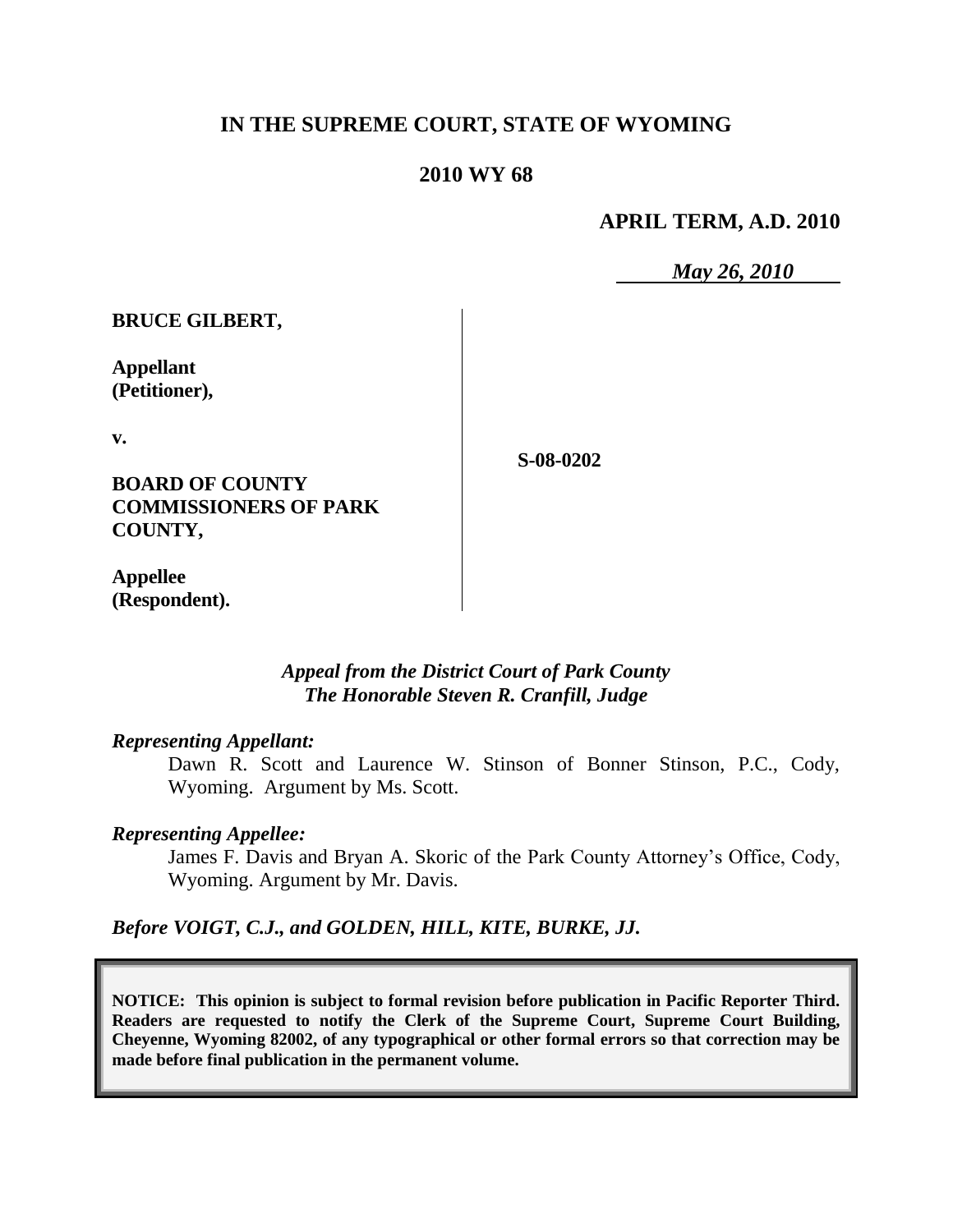**GOLDEN**, Justice.

[¶1] Bruce Gilbert, owner of a 21.85-acre parcel of property approximately one mile southeast of Meeteetse, Wyoming, seeks review of the decision of the Board of County Commissioners of Park County, which the district court affirmed, that denied his request for a land use variance after extended public hearings. We affirm the Board"s decision.

### **STATEMENT OF THE ISSUES**

[¶2] In Gilbert"s principal brief, he presents these issues:

A. Is BOCC Resolution No. 2006-5 unsupported by substantial evidence and/or arbitrary and capricious?

B. Is BOCC Resolution No. 2007-72 unsupported by substantial evidence and/or arbitrary and capricious?

C. Did the District Court set forth erroneous findings in its July 30, 2008 Decision Letter?

D. Did the District Court err in finding that the public hearings were not a contested case proceeding?

The Board responds with this statement:

I. The Board"s denial of Appellant"s variance is supported by substantial evidence.

II. The Board properly redeliberated the issues as required by the district court and the Board"s decision is not arbitrary and capricious.

III. Appellant failed to provide a transcript of the proceedings and therefore this Court can accept the findings of the district court as the basis for deciding the issues.

IV. The district court's finding was correct where the district court stated that Gilbert could have appealed the planning coordinator"s decision that he needed a variance.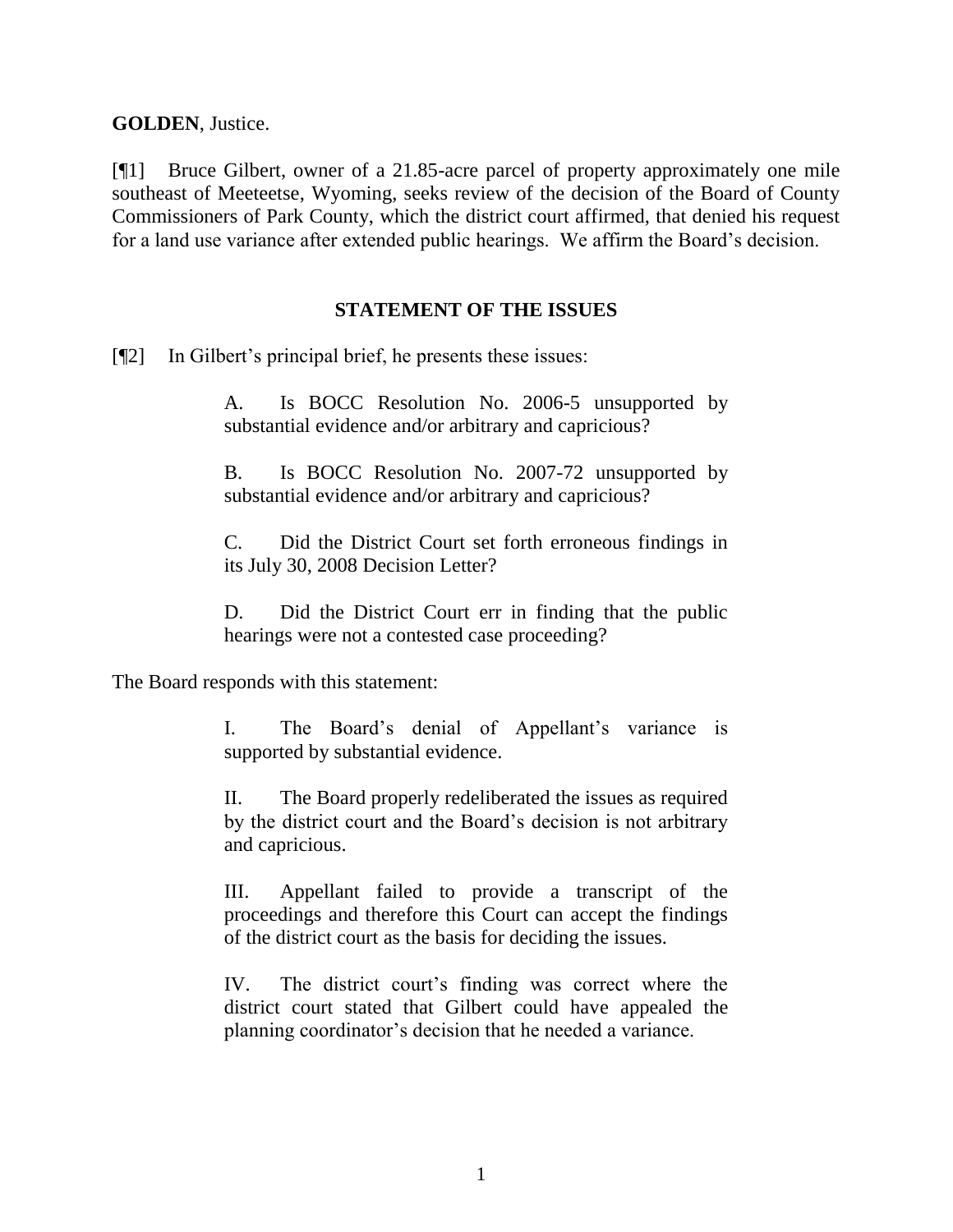V. The district court did not err in finding that the proceedings before the Board were not held as contested case hearings.

Gilbert filed a reply brief asserting these matters:

A. Does the lack of a transcript require this Court to accept the findings of the District Court as the sole basis for deciding the issues?

B. Does an incomplete record at the administrative level continue to prejudice Appellant?

C. Was the Board"s decision to deny Gilbert"s variance arbitrary and capricious?

D. Did the District Court [err] in finding that Appellant could have appealed the planning coordinator's decision that he needed a variance?

E. Did the District Court [err] in finding that the public hearings were not a contested case proceeding?

[¶3] Before proceeding further, we must comment briefly on Gilbert's reply brief statement of the issues. We observe that Issue C, whether the Board"s decision to deny the variance request was arbitrary and capricious, repeats that same issue raised in Gilbert's principal brief and addressed in the Board's brief. It is not, therefore, a new issue raised by the Board in its brief. Similarly, Issue E, whether the district court erred in finding that the public hearings were not contested case hearings, repeats that same issue raised in Gilbert's principal brief and addressed in the Board's brief. It is not, therefore, a new issue raised by the Board in its brief. We remind counsel that a reply brief is limited to new issues and arguments raised by an appellee's brief; failure to comply with this requirement may subject counsel to sanctions under this Court's rules. W.R.A.P. 7.03.

## **FACTS**

[¶4] In 1985, under the then-existing Park County zoning regulations, the 21.85-acre parcel in question in this appeal was owned by Mr. and Mrs. William Spuhl (Spuhl) and was zoned light industrial/manufacturing by virtue of Land Use Change (LUC)-59. In September 2000, the Board adopted a new and more comprehensive zoning resolution that superseded the Board"s former method of establishing land use changes on a caseby-case basis. The 2000 zoning resolution established zoning districts county-wide and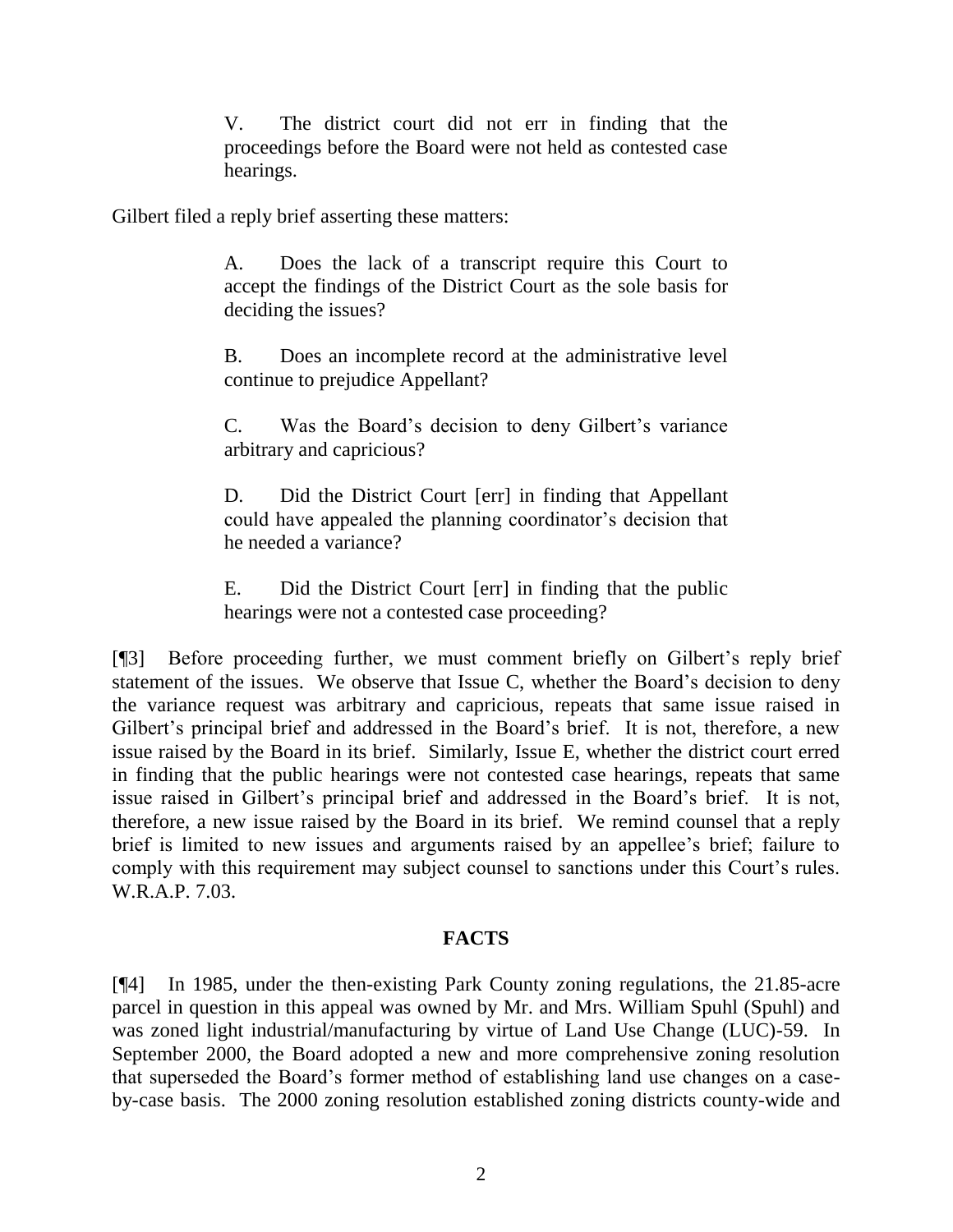identified uses that may occur within each zoning district. That resolution also provided that the previous land use changes, such as LUC-59 allowing light industrial/manufacturing, would expire on September 1, 2005, if they had been abandoned, had become inactive, or had not been substantially advanced during the fiveyear period following September 2000.

[¶5] On May 10, 2005, four months before the expiration of LUC-59, Spuhl sold the 21.85-acre parcel in question to Gilbert. In July 2005, Park County"s Planning and Zoning Coordinator Bo Bowman, having determined that the land use changes of approximately sixty property owners were set to expire on September 1, 2005, sent letters to those owners informing each owner of the approaching expiration date and of each owner"s need to request a variance to extend the expiration date. Gilbert received Bowman"s letter and responded with a handwritten letter which Bowman received on August 4, 2005. In Gilbert"s letter he stated in pertinent part, "At the present time I do not know what is the best use of this parcel. I hope you will allow me to retain this zoning till I am able to determine its best use." Gilbert submitted a \$300.00 check as payment for a variance application. At that time, Gilbert did not question Bowman"s determination that the LUC-59 designation for Gilbert"s 21.85-acre parcel qualified for expiration. The 2000 zoning resolution provides that persons can appeal any action of the Planning Coordinator to the Board. Park Cty. Zoning Resolution, Div. 4-300, Sections 4-305 and 4-310 (Sept. 1, 2000). Specifically, Section 4-310 of the zoning resolution provides:

> Any aggrieved person or any officer, department, or board of the County affected by any decision of the Planning Coordinator may appeal to the Board of County Commissioners. Appeals shall be made within 10 days of notice of any action by filing with the Board"s Administrative Assistant a written notice of appeal specifying the grounds for the appeal. The Planning Coordinator shall immediately transmit to the Board the complete record of the action from which the appeal is taken.

Gilbert did not appeal Bowman's decision that the LUC-59 designation for his 21.85-acre parcel was set to expire on September 1, 2005.

[¶6] On October 18, 2005, the Park County Planning and Zoning Commission held a public hearing after which it recommended to the Board that Gilbert"s variance request be denied. The Board subsequently held public hearings on November 15, 2005, and January 3, 2006, concerning Gilbert's variance request. The Board held these hearings in accordance with the provisions of the 2000 zoning resolution addressing variance standards. Those standards are: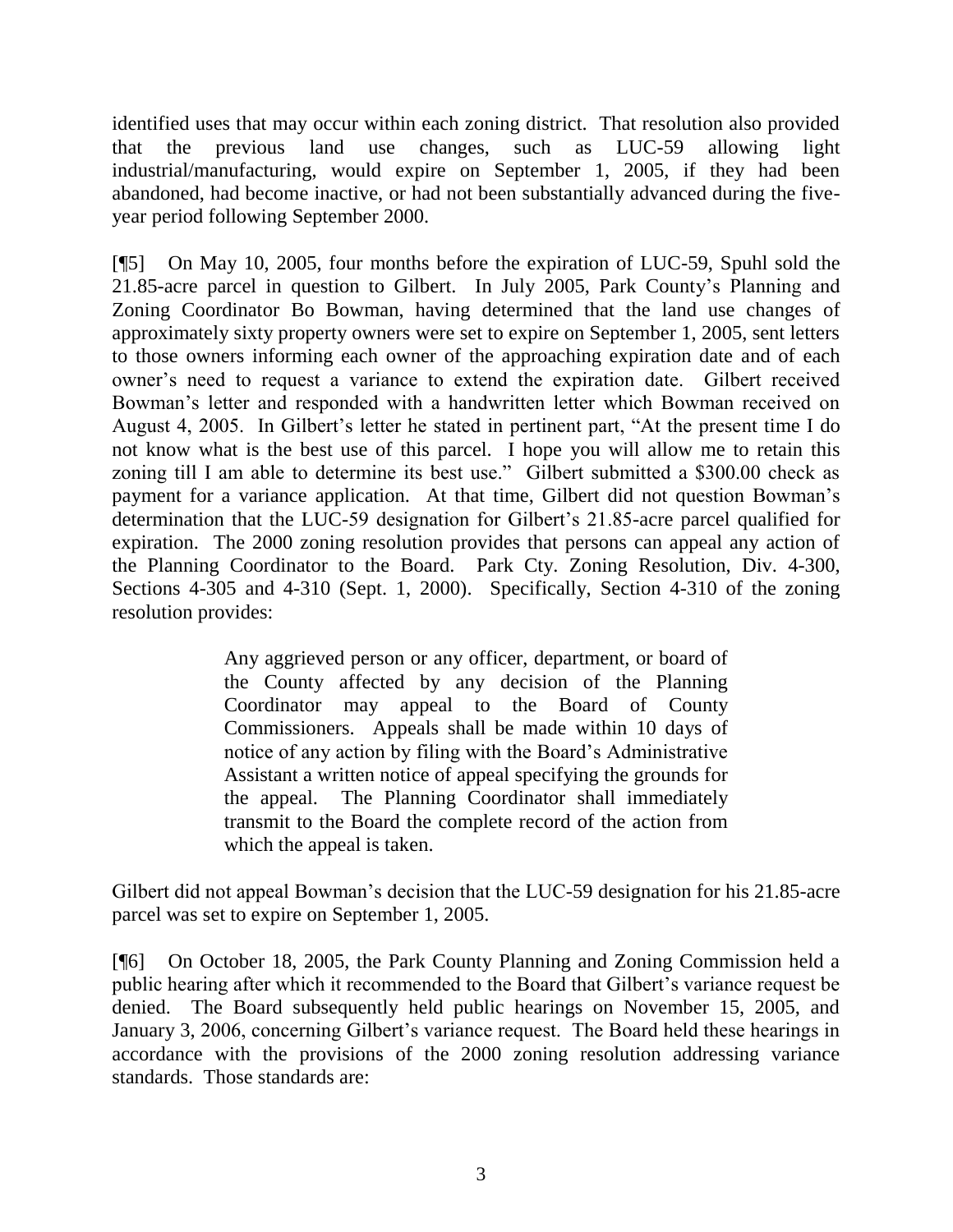No variance from the strict application of any provision of this zoning resolution may be granted unless there are special circumstances or conditions which are peculiar to the land, building, or structure for which the variance is sought and do not apply generally to land or buildings in the neighborhood, and have not resulted from any act of the applicant subsequent to the adoption of this zoning resolution; the circumstances or conditions are such that the strict application of the provisions of the zoning resolution would deprive the applicant of the reasonable use of the land, building, or structure, the granting of the variance is necessary for the reasonable use thereof and the variance as granted is the minimum variance that will accomplish this purpose; and the granting of the variance is in harmony with the general purposes and intent of the zoning resolution and will not be injurious to properties in the vicinity or otherwise detrimental to the public welfare. The Board shall make written findings on each of these considerations.

Park Cty. Zoning Resolution, *supra,* Section 4-715. Gilbert did not request that the Board"s hearings be conducted as contested case "trial-type" proceedings under the Wyoming Administrative Procedure Act. Wyo. Stat. Ann. § 16-3-101 through 115 (LexisNexis 2009). The Board"s hearings were electronically recorded on audiocassette tapes, two tapes from the hearing on November 15, 2005, and one tape from the hearing on January 3, 2006. The latter tape contains only part of the hearing, as that tape was taped over by other Board proceedings unrelated to Gilbert. Board minutes pertaining to the hearing were made.

[¶7] At these hearings, the Board considered the recommendation of the Planning and Zoning Commission; Gilbert"s comments concerning his justification for wanting the variance and concerning his position that a variance was unnecessary because Spuhl"s business activities on the parcel established that the light industrial/manufacturing use had not been abandoned, had not become inactive, and had been substantially advanced; Spuhl's evidence offered on Gilbert's behalf; and written and oral comments from neighboring property owners. The evidence and comment concerning Spuhl"s use of the parcel was in conflict. The evidence in favor of Gilbert and Spuhl on this matter was that he had operated a gun-ordering, gun-cleaning, and gun and ammunition reloading business on the parcel; he had used a generator to supply electricity to the property; in Spuhl"s opinion, it was known in the community that he operated his business on the parcel; and he produced a copy of his federal firearms license allowing him to deal in firearm sales. However, Spuhl offered no business records to support his assertions and no one from the community testified in support of those assertions. Written comments and oral statements from several neighboring property owners were received by the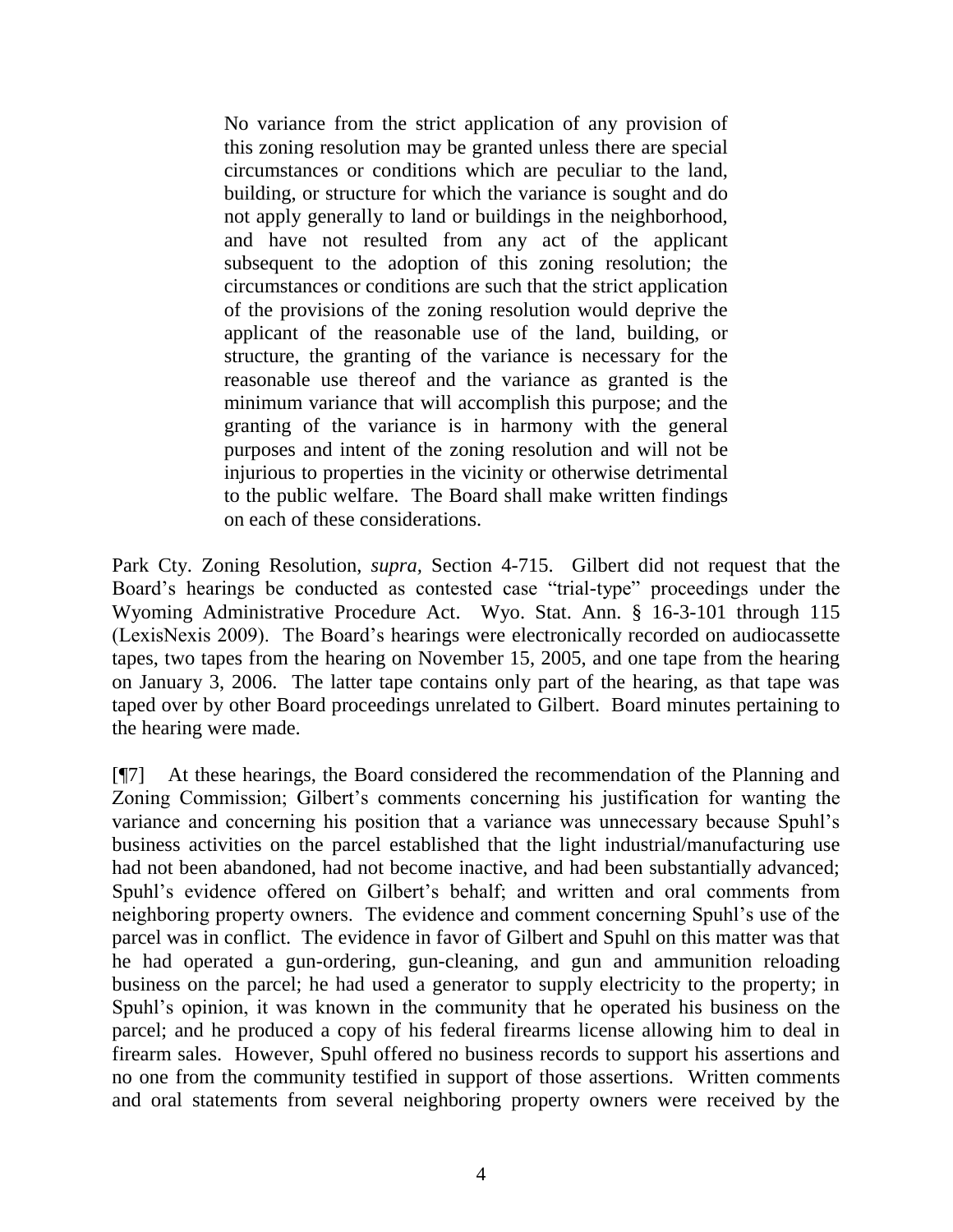Board in opposition to Spuhl"s claim that he had used the parcel as necessary under LUC-59. A Mr. Long stated that no such business activity occurred; instead, Spuhl cared for his horses on the parcel and used the parcel as a private shooting range. A Ms. Placzkowski stated she had not seen any business activity on the parcel as she passed by the parcel several times a day for the past two years. A Mr. Walter stated that the parcel is in a well-established residential area, that in his six years living near the parcel he had seen no evidence of a business operation, and that the only people he had seen on the parcel were the Spuhls when they stopped by to feed their horses. The Planning and Zoning Coordinator stated that if the Board denied Gilbert"s variance request, Gilbert could pursue numerous uses of the parcel, some by virtue of a simple zoning permit and some by virtue of a special use permit. In addition to the above-mentioned material, the Board received information from two of its members who had visited the parcel which indicated that the two small outbuildings on the parcel showed no indication they had been used for commercial purposes.

[¶8] On January 17, 2006, the Board adopted Resolution # 2006-5, denying the variance request, and stated findings and conclusions concerning the past use of the parcel and whether Gilbert"s variance request met the zoning resolution criteria applicable to granting the variance. On February 7, 2006, Gilbert filed with the district court a petition for review, requesting that the court remand the issue whether a variance was necessary because the record was incomplete. On June 14, 2007, the court remanded the matter to the Board, explaining that the court could not make a fully reasoned decision with an incomplete record and ordering the Board to not reopen the evidentiary record but to provide a record of the Board"s deliberation in denying the variance request. On remand, the Board again deliberated and adopted, on October 16, 2007, Resolution # 2007-72, which set forth findings and conclusions supporting the Board"s decision to deny the variance request, and states as follows:

### **RESOLUTION # 2007-72**

# **TITLE: REDELIBERATIONS ON ACTION DENYING VARIANCE TO BRUCE GILBERT REGARDING LAND USE CHANGE 59 ON A 21.85 ACRE+/- PARCEL DESCRIBED AS A PORTION OF THE SE1/4 OF SECTION 10, T48N, R100W.**

**WHEREAS**, in October 1986, the Board of County Commissioners (Board) granted Land Use Change (LUC)-59 to allow light industrial development on a parcel of land approximately 21.85 acres in size described as a portion of the SE1/4 of Section 10, T48N, R100W; and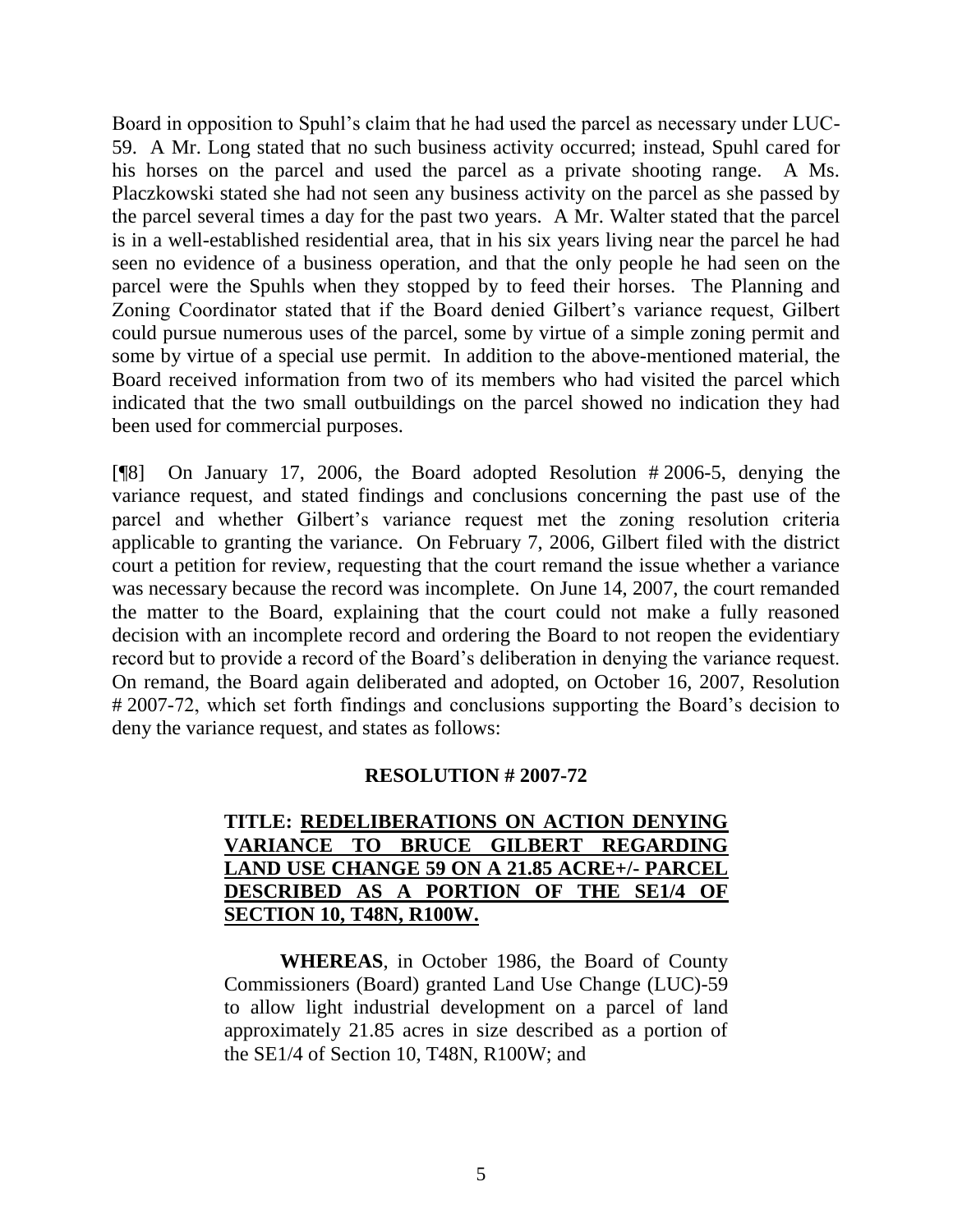**WHEREAS**, the current owner of that parcel, Bruce Gilbert, applied for a variance to extend the expiration date of said LUC beyond September 1, 2005 as set forth in the Park County Zoning Resolution at Section 3-210(F)(1)  $\&$  (6); and

**WHEREAS**, the Board held public hearings on said request for variance on November 15, 2005 and January 3, 2006, and in addition to taking testimony at the public hearings, two of the three members of the Board made independent site visits to the parcel of land to view the circumstances on the ground; and

**WHEREAS**, on January 17, 2006 the Board made its decision denying the variance and entered a resolution to that effect. Mr. Gilbert thereafter appealed that decision to the Fifth Judicial District Court, Park County, Wyoming. After briefing, that Court sent the matter back to the Board not for the purpose of developing new evidence and testimony but for the purpose of redeliberating and better stating their reasons for their decision; and

**WHEREAS**, on October 9, 2007, the Board as it existed on January 17, 2006, met and redeliberated the matter, adopted its earlier findings and conclusions, and made the following amended findings and conclusions:

### **Findings of Fact.**

1. The Park County Planning Coordinator in July 2005 provided landowner Bruce Gilbert with notice that his undeveloped Land Use Change (LUC) Number 59 was scheduled to expire on September 1, 2005 pursuant to Park County zoning regulations unless Mr. Gilbert applied for a variance to extend the expiration date.

2. Thereafter, Mr. Gilbert on July 13, 2005 requested a variance asking that his LUC expiration date be extended.

3. From information learned from site visits by Board members, only two relatively small outbuildings exist on the property and that these buildings do not show any indiciation that they have been utilized for commercial purposes to any meaningful extent.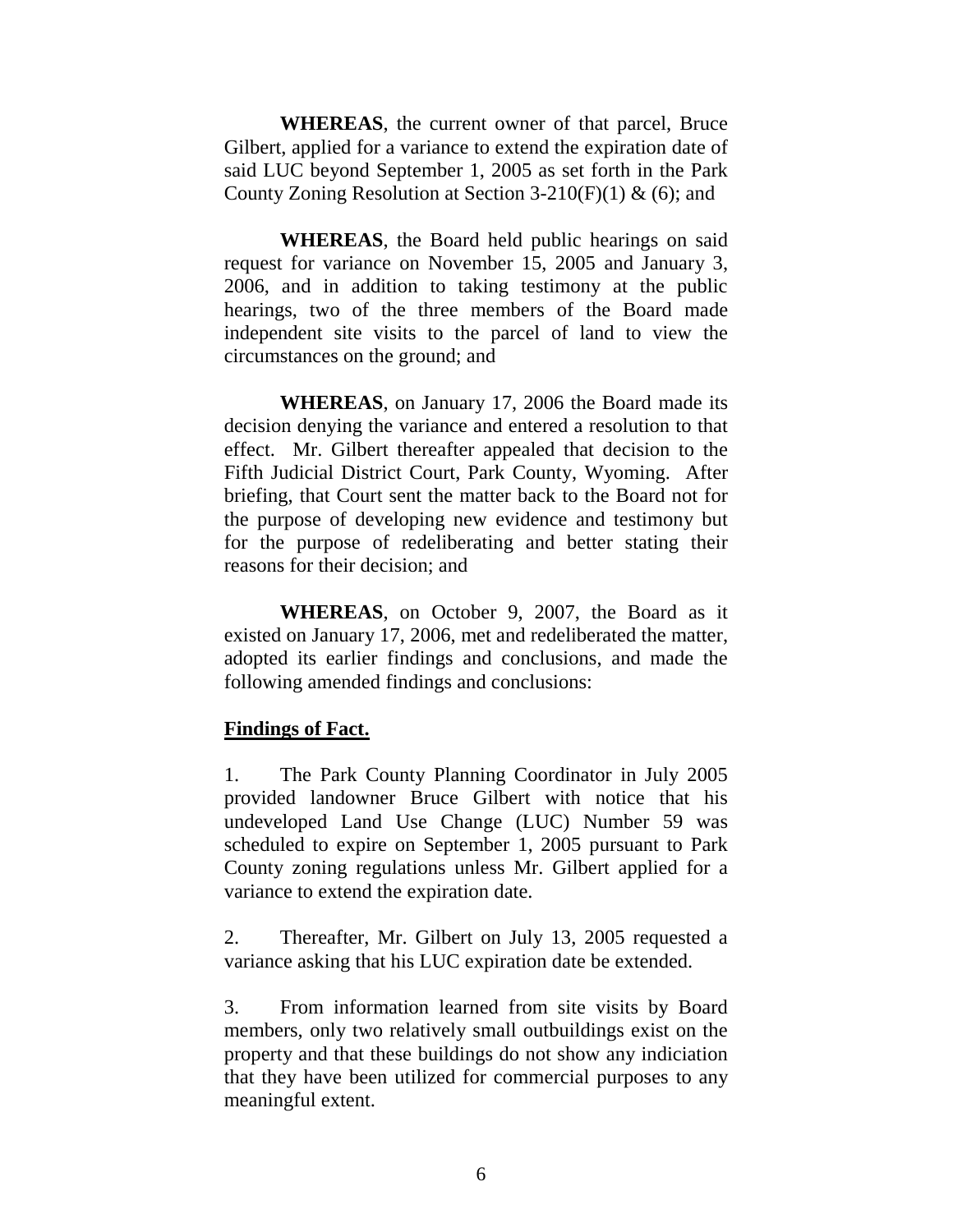4. Testimony from members of the public indicated that no commercial activity has occurred at the above-described location:

- Bobby Long testified that he knows the former property owner William Spuhl. William Spuhl testified that he operated a gun cleaning/reloading type business on the property, however, Bobby Long testified that William Spuhl lived in Bobby Long"s RV park in Meeteetse, Wyoming for approximately one year and that during that time William Spuhl only fed his private animals on the subject property. Mr. Long also owns property near the subject property and has not at any time seen any type of business activity on the property. He testified that William Spuhl did do some firearms transactions out of the premises of a restaurant in Meeteetse but not on the property in question to his knowledge;
- Don Walter, who owns property near the subject property, submitted comments which state that he lived near the subject property for six years and did not see any kind of business operated on the subject property and that all he saw was William Spuhl feed his animals on the property;
- Pauline Placzowski testified that she has lived in the area of the subject property for approximately two years, drives by it every day, and has never seen any evidence of a business being operated on the property;
- Diane Chapman testified that she lives in the area of the subject property and that she was unaware of any business activity that was substantially advanced on the property.

5. Testimony at public hearings indicated that the buildings on the property are not served by electricity except for electricity generated by a portable generator.

6. The former owner testified and submitted an affidavit indicating he had operated a firearm/reloading type business on the property, however, he provided no receipts indicating the operation of the business or other documents supporting any business activity having occurred on the property.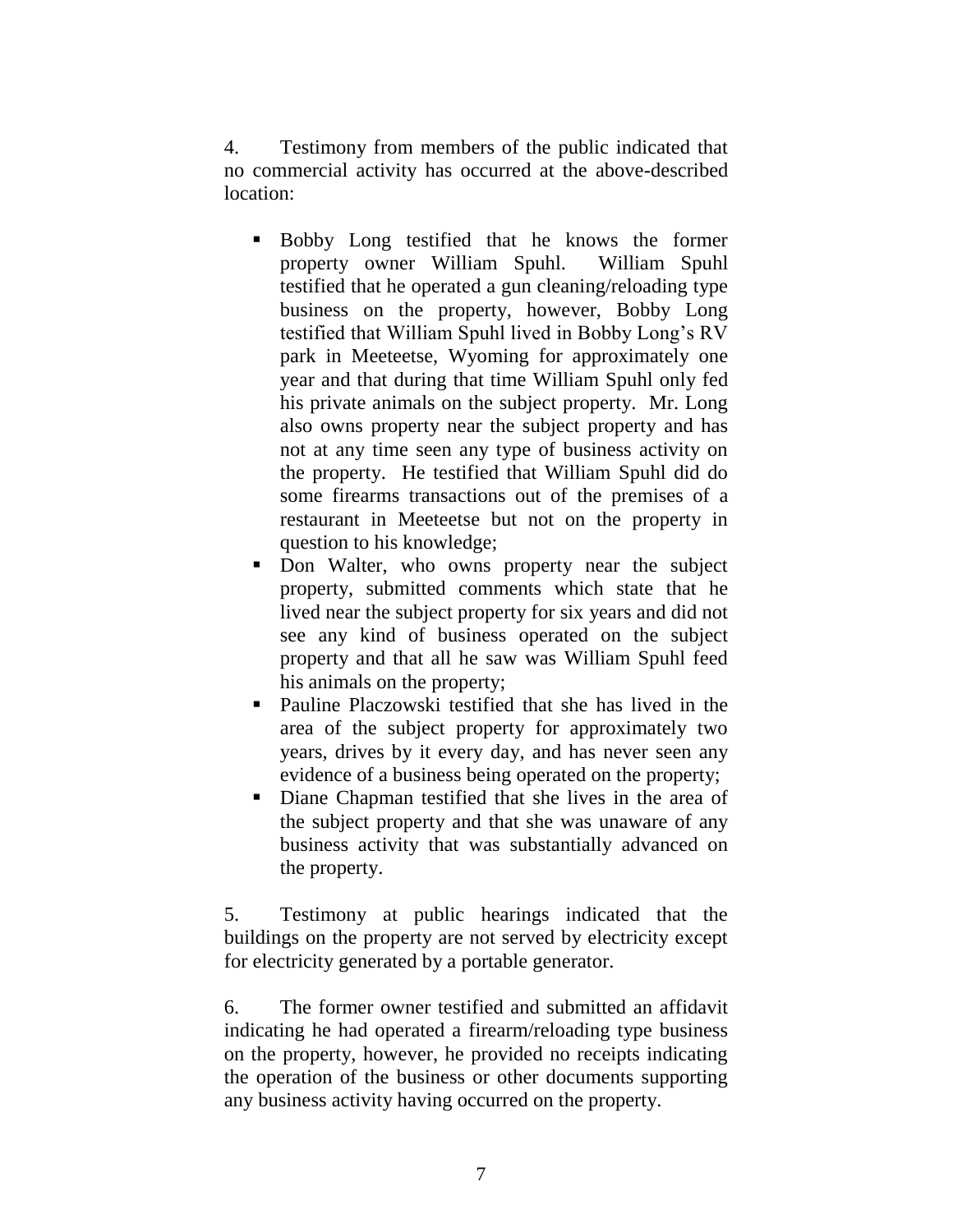7. The above-described property lies within the GR-M zoning district which allows for all uses listed in the Park County Zoning Resolution including the use he testified he had used the property assuming the property owner, Mr. Gilbert in this case, applies for and receives the proper permit.

8. The applicant and/or his predecessors in interest have had more than 19 years since the LUC was granted to conduct the uses allowed by the LUC and that during that extensive length of time, based on the testimony and comments presented, no business has been substantially advanced on the subject property; and

**THEREFORE**, the Board concludes as follows:

1. In order to grant a variance the Board must make affirmative findings on all four of the following approval standards as set forth in the Park County Zoning Resolution Section 4-715:

a. Special circumstances exist which are peculiar to the land, building, or structure for which the variance is sought and which do not apply generally to land or buildings in the neighborhood, and have not resulted from any act of the applicant subsequent to the adoption of the zoning resolution;

b. The circumstances or conditions are such that the strict application of the provisions of the zoning resolution would deprive the applicant of the reasonable use of the land, building or structure;

c. The granting of the variance is necessary for the reasonable use of the land, building, or structure and the variance as granted is the minimum variance that will accomplished this purpose; *and*

d. The granting of the variance is in harmony with the general purposes and intent of the zoning resolution and will not be injurious to properties in the vicinity or otherwise detrimental to the public welfare; and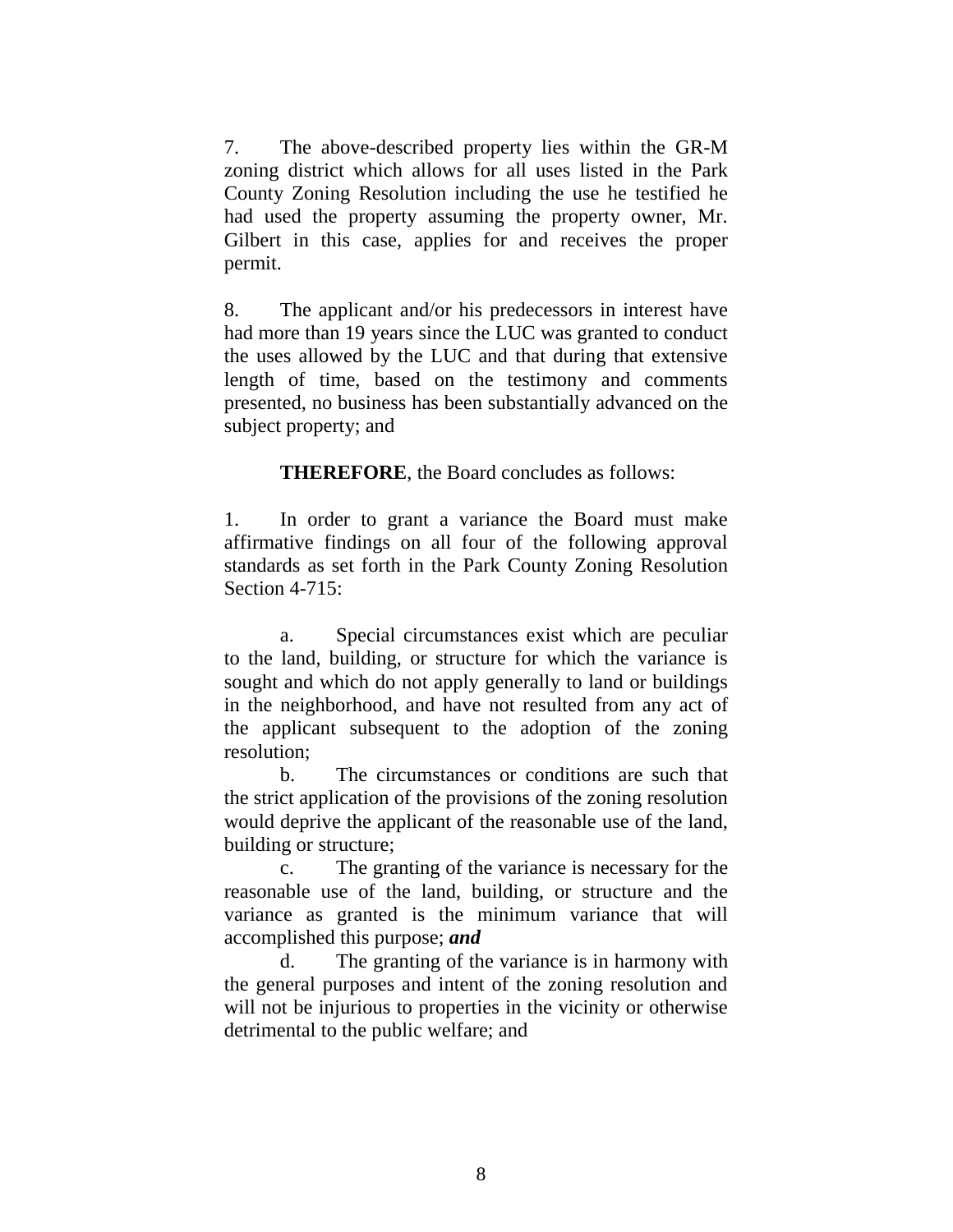2. The burden of proof is on the applicant for a variance to show how the above approval standards can be met. Park County Zoning Resolution Section 4-710.

3. Regarding approval standard No. 1, based on the above findings, no special circumstances exist which are peculiar to the property and do not apply generally to other property in the neighborhood. The Board listened to testimony regarding how the LUC had been substantially advanced by the alleged business activity on the property and considered such testimony in the context of whether special circumstances existed. Based on the testimony presented and the site visits by Board members, the Board concludes that the business purposes of the LUC have not been substantially advanced. The Planning Coordinator made the same decision when he informed Mr. Gilbert that his undeveloped LUC was subject to expiration unless he sought a variance from the expiration date. The Planning Coordinator's decision was not appealed but was nonetheless the proper decision. For these reasons and for the reason that the applicant has failed to show how the approval standard can be met, the Board concludes that no special circumstances exist as set forth in approval standard number 1 above.

4. Regarding approval standard No. 2, the Board concludes that based on the above findings the circumstances in this case are not such that the strict application of the zoning resolution would deprive the applicant of the reasonable use of the property as this property can be developed for multiple uses as defined in the zoning resolution for the GR-M zoning classification to include uses alleged to have occurred on the property in the past.

5**.** Regarding approval standard No. 3, as set forth above, the denial of this variance will not deprive the applicant of the reasonable use of the property and therefore granting the variance is not necessary for the reasonable use of the property.

6**.** Regarding approval standard No. 4, the Board concludes that this standard is not applicable because the Board has herein denied the variance. It is unnecessary to determine whether granting the variance is in harmony with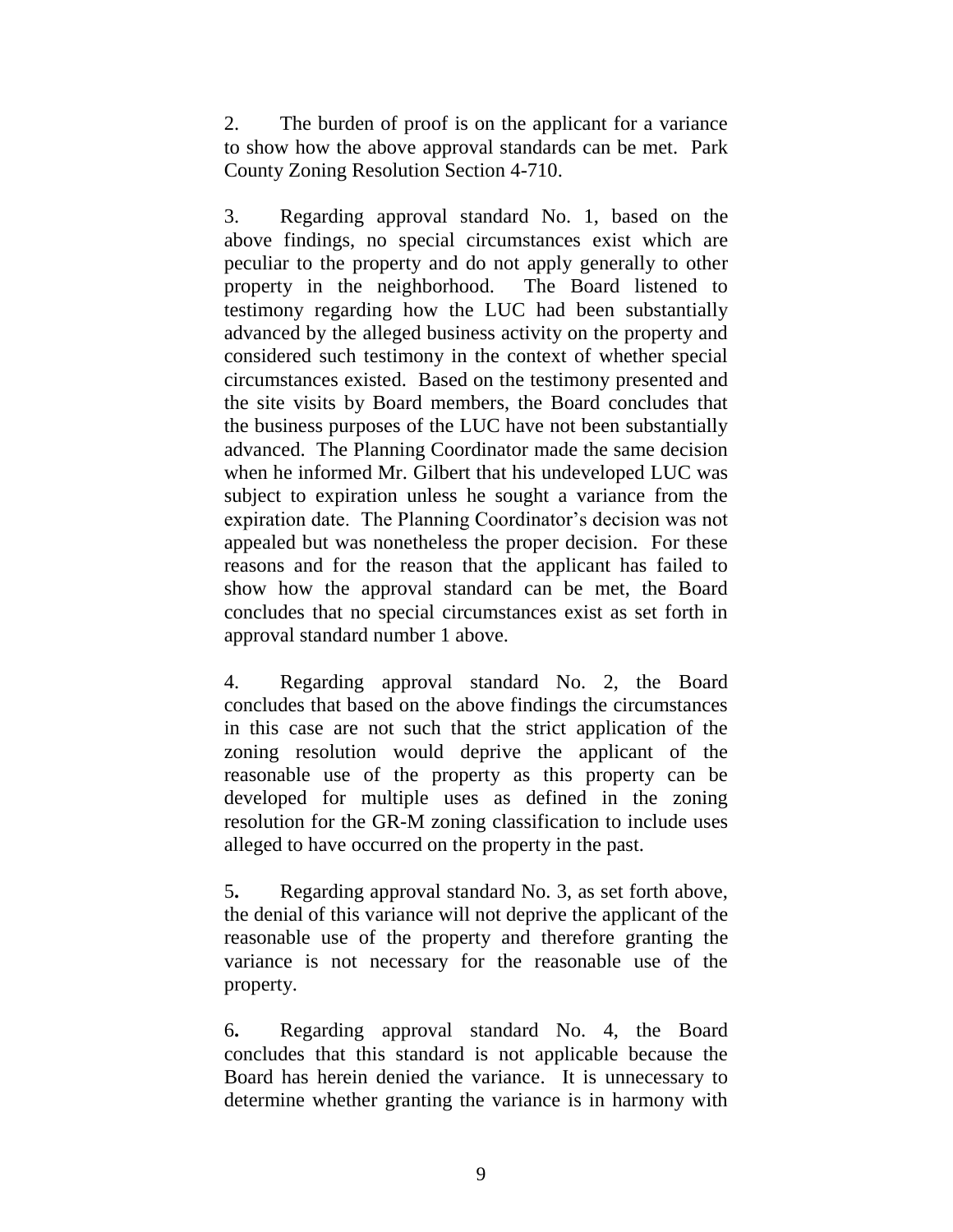the purposes and intent of the zoning resolution or whether granting the variance would be injurious to properties in the vicinity or to the general public. Mr. Gilbert did not present evidence to show how this approval standard could be granted.

**NOW, THEREFORE, BE IT RESOLVED** that based on the foregoing, the Board, as it existed at the time of the initial decision, and after redeliberation, hereby adopts these redeliberated findings and conclusions and submits them to the Court.

**ADOPTED** by the Board of County Commissioners as existed on January 17, 2006, this  $16<sup>th</sup>$  day of October, 2007.

[¶9] Once more Gilbert"s petition for review came before the district court and the parties filed supplemental briefs. On May 3, 2008, the district court and counsel discussed the question whether the Board"s several public hearings were contested case "trial-type" proceedings under the Wyoming Administrative Procedure Act; and the court ordered briefing on that question. After receiving that additional briefing and reviewing the Board"s resolutions in light of the record, the district court issued its decision letter on July 30, 2008, explaining its affirmance of the Board"s decision to deny Gilbert"s variance request and explaining its decision that the Board"s public hearings on Gilbert"s variance request did not result in a de facto contested case "trial-type" proceeding, as argued by Gilbert, which would have required a verbatim record of those hearings. Wyo. Stat. Ann. § 16-3-107(p) (LexisNexis 2009). Gilbert timely sought this Court's review of the district court"s order dated July 30, 2008, affirming the Board"s decision.

### **DISCUSSION**

#### *I. Standard of Review*

[¶10] The issues before the Court in this appeal require application of our standard for reviewing the actions of an administrative agency. Recently we stated and explained that standard in *Northfork Citizens for Responsible Development v. Board of Cty. Comm'rs of Park Cty*, 2010 WY 41, ¶¶ 16-17, 228 P.3d 838, 844-45 (Wyo. 2010):

> That standard requires that we give no special deference to the decision of the district court, but consider the case as if it came directly from the agency. *Dale v. S & S Builders, LLC,* 2008 WY 84, ¶ 9, 188 P.3d 554, 557 (Wyo. 2008). The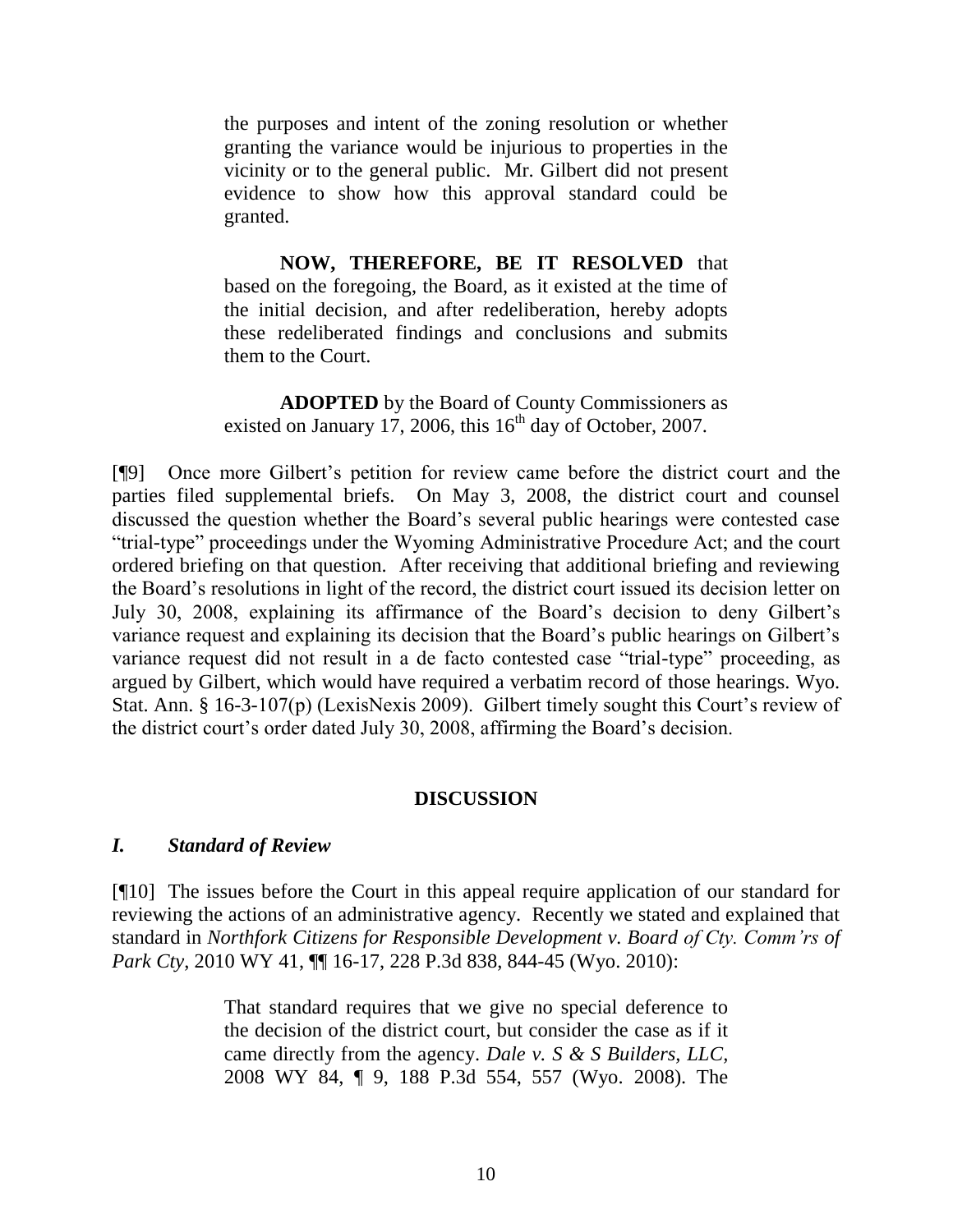statutory limits of our review are set forth in Wyo. Stat. Ann. § 16-3-114(c) (LexisNexis 2009):

(c) To the extent necessary to make a decision and when presented, the reviewing court shall decide all relevant questions of law, interpret constitutional and statutory provisions, and determine the meaning or applicability of the terms of an agency action. In making the following determinations, the court shall review the whole record or those parts of it cited by a party and due account shall be taken of the rule of prejudicial error. The reviewing court shall:

> (i) Compel agency action unlawfully withheld or unreasonably delayed; and

> (ii) Hold unlawful and set aside agency action, findings and conclusions found to be:

> (A) Arbitrary, capricious, an abuse of discretion or otherwise not in accordance with law;

> (B) Contrary to constitutional right, power, privilege or immunity;

> (C) In excess of statutory jurisdiction, authority or limitations or lacking statutory right;

> (D) Without observance of procedure required by law; or

> (E) Unsupported by substantial evidence in a case reviewed on the record of an agency hearing provided by statute.

In *Dale*, we noted that this statute actually contains several different standards of review, and that all are not applicable in any given instance. 2008 WY 84, ¶¶ 8-26, 188 P.3d at 557-62. We will not repeat that detailed analysis here. Rather, we will simply parse the statute and note that a reviewing court must set aside agency action where the agency: (1) acted arbitrarily; (2) acted capriciously; (3) acted contrary to law; (4) abused its discretion; (5) violated a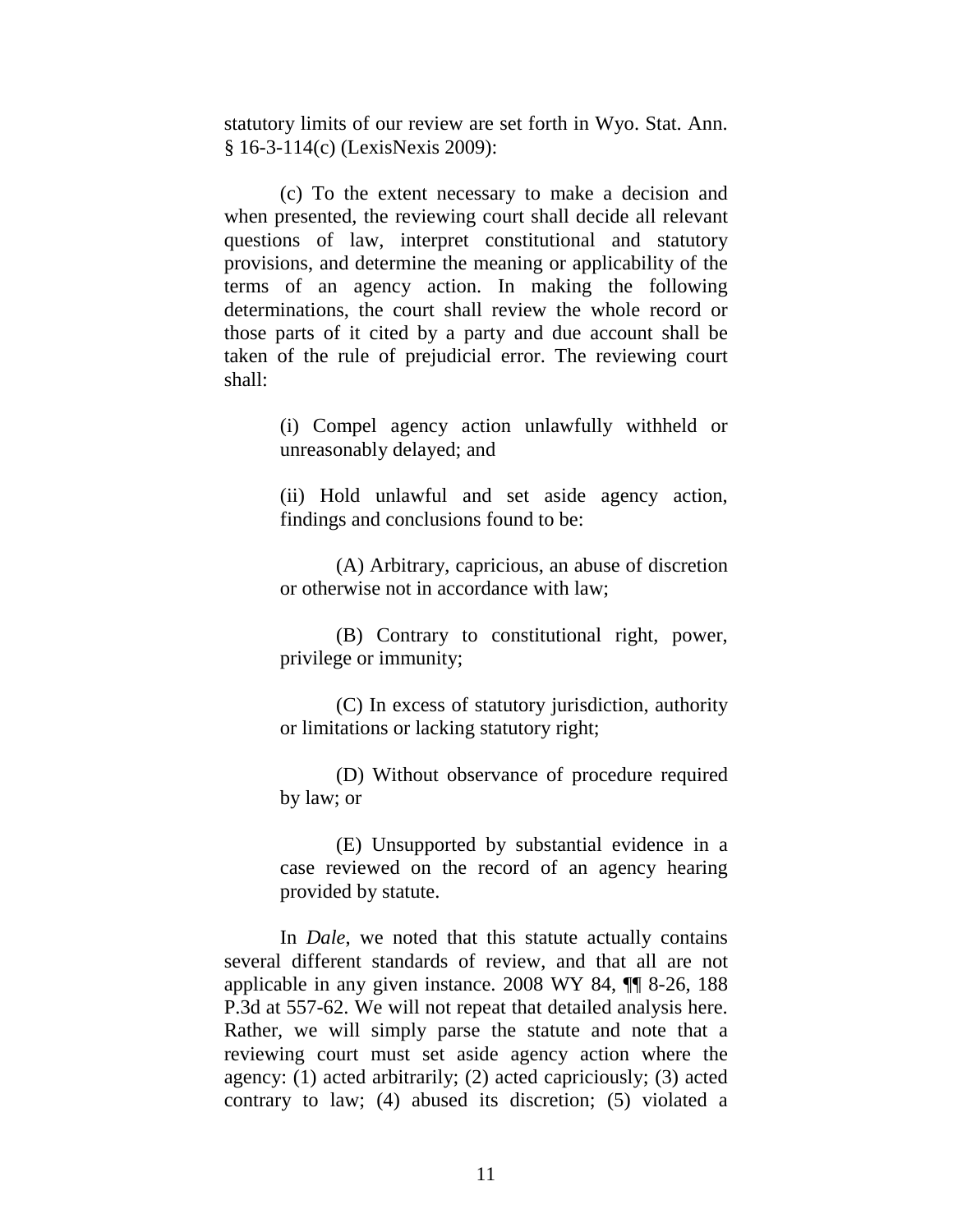constitution; (6) acted beyond its statutory authority; (7) failed to observe legally required procedures; or (8) made findings or reached conclusions unsupported by substantial evidence. We have defined "arbitrary and capricious" in the administrative agency review context as follows:

> The arbitrary and capricious test requires the reviewing court to review the entire record to determine whether the agency reasonably could have made its finding and order based upon all the evidence before it. The arbitrary and capricious standard is more lenient and deferential to the agency than the substantial evidence standard because it requires only that there be a rational basis for the agency"s decision.

*Id.* at  $\P$  12, [188 P.3d] at 559 (internal citations and quotation marks omitted). In turn, we defined the substantial evidence test as follows:

> "In reviewing findings of fact, we examine the entire record to determine whether there is substantial evidence to support an agency"s findings. If the agency"s decision is supported by substantial evidence, we cannot properly substitute our judgment for that of the agency and must uphold the findings on appeal. Substantial evidence is relevant evidence which a reasonable mind might accept in support of the agency's conclusions. . . ."

*Id*. at ¶ 11, [188 P.3d] at 558 (quoting *Newman v. State ex rel. Wyo. Workers' Safety & Comp. Div*., 2002 WY 91, ¶ 12, 49 P.3d 163, 168 (Wyo. 2002)).

### *II. Overview of the Issues*

[¶11] Upon consideration of the parties" statements of the issues, we have separated them for purposes of review as procedural issues and substantive issues. The procedural issues are whether the Board"s public hearings became de facto contested case "trialtype" proceedings; whether we have a sufficient administrative record for judicial review; and the effect, if any, of Gilbert's failure to appeal the Planning Coordinator's alleged decision in his July 2005 letter to Gilbert that he needed to request a variance to extend the expiration date of the LUC-59 designation. The substantive issues are whether the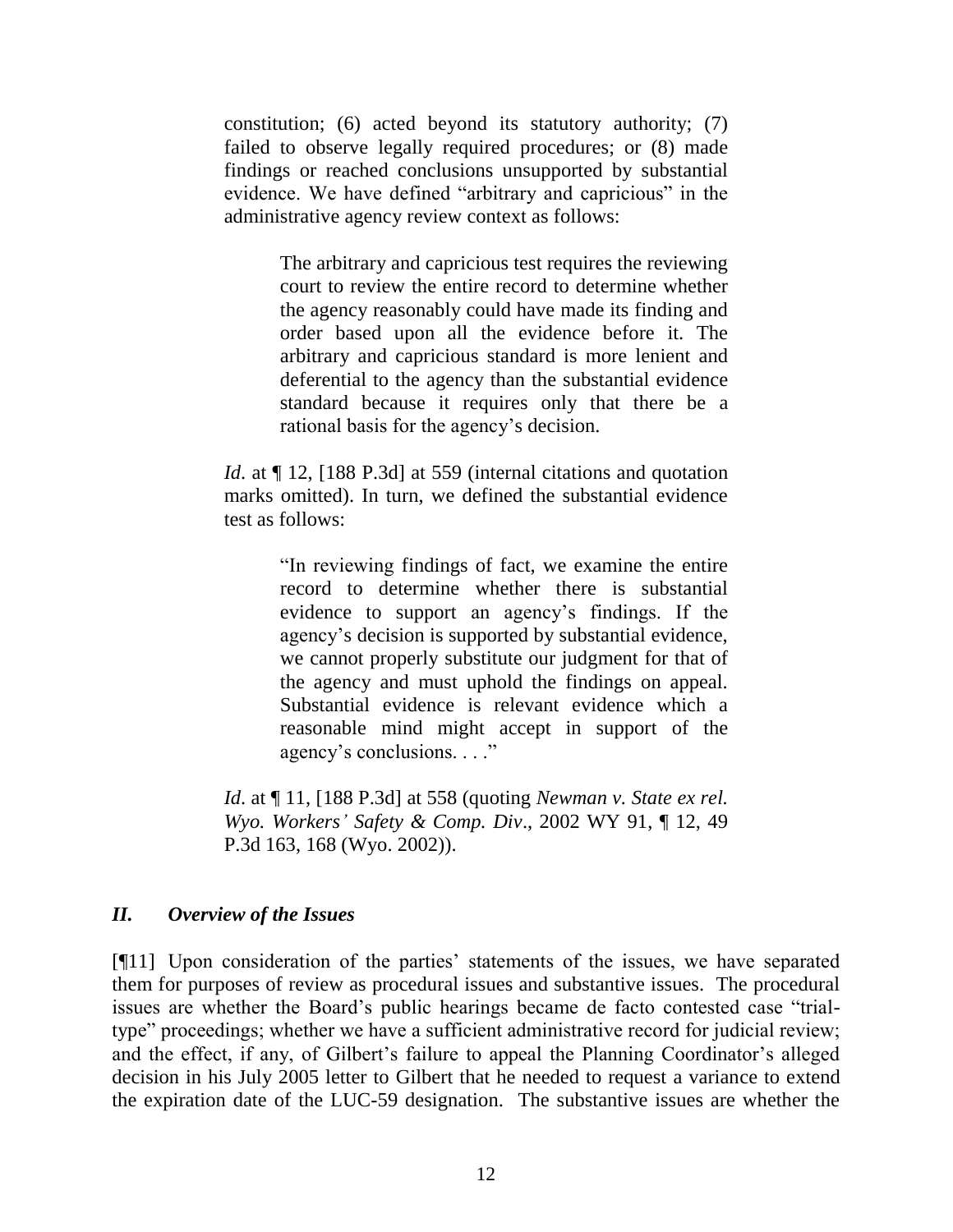Board's decisions, contained in Resolution #2007-72, that a variance was necessary and that the variance request was denied, are supported by substantial evidence and are not arbitrary and capricious.

## *III. Procedural Issues*

# **A. Whether the Board's public hearings became a de facto contested case "trial-type" proceeding.**

[¶12] In his appellate briefing, Gilbert states that he has never claimed he was entitled to a contested case proceeding when the Board provided a public hearing to consider his variance request. As defined in the Wyoming Administrative Procedure Act, "contested case" means "a proceeding . . . in which legal rights, duties or privileges of a party are required by law to be determined by an agency after an opportunity for hearing . . . ." Wyo. Stat. Ann. § 16-3-101(b)(ii) (LexisNexis 2009). Procedures in contested cases are set forth in Wyo. Stat. Ann. § 16-3-107 (LexisNexis 2009) and include, *inter alia*, "the proceeding including all testimony shall be reported verbatim stenographically or by any other appropriate means determined by the agency . . . ."  $\S$  16-3-107(p). Gilbert has not proposed that his variance request is a legal right and has cited no authority for that proposition. We observed in *Snake River Venture v. Bd. of Cty. Comm'rs, Teton Cty.*, 616 P.2d 744, 751 (Wyo. 1980), there is no vested property right in a contemplated use of land subject to zoning. Our research indicates that no person has a legal right to a variance and they are to be granted sparingly. *Whelan v. Zoning Bd. of Appeals of Norfolk*, 722 N.E.2d 969, 970 (Mass. 2000). A zoning variance is equitable in nature and subject to the rules of equity. *Cooper Bros. Inv. Co. v. Ray*, 629 P.2d 796, 798 (Ok. Ct. App. 1981) (citing *Twist v. Kay*, 434 P.2d 180, 186 (Ok. 1967)). According to Gilbert"s variance request, he did not know what use he wanted to make of his parcel and simply wanted an extension of the expiration date concerning LUC-59 to have time to consider that use. He does not claim that he has a legal right to that extension. Because the Board was not determining a legal right in its proceeding concerning Gilbert's variance request, it was not conducting a contested case hearing as defined in § 16-3-101(b)(ii).

[¶13] Although Gilbert acknowledges that he never claimed he was entitled to a contested case proceeding, and the Board notes that he never requested one, he contends that the Board"s actions during its several public hearings on his variance request "functioned as a constructive contested case proceeding." He asserts that the proceedings became contentious at the second hearing and that by the fourth and final hearing the Board was questioning the validity of his evidence. He maintains that the increasingly adversarial relationship between the Board and himself resulted in a de facto contested case proceeding. Because his variance request hearings resulted in a de facto contested case proceeding, he argues, the Board was required to provide a verbatim record; because no verbatim record was made, he concludes, the Board"s decision denying his variance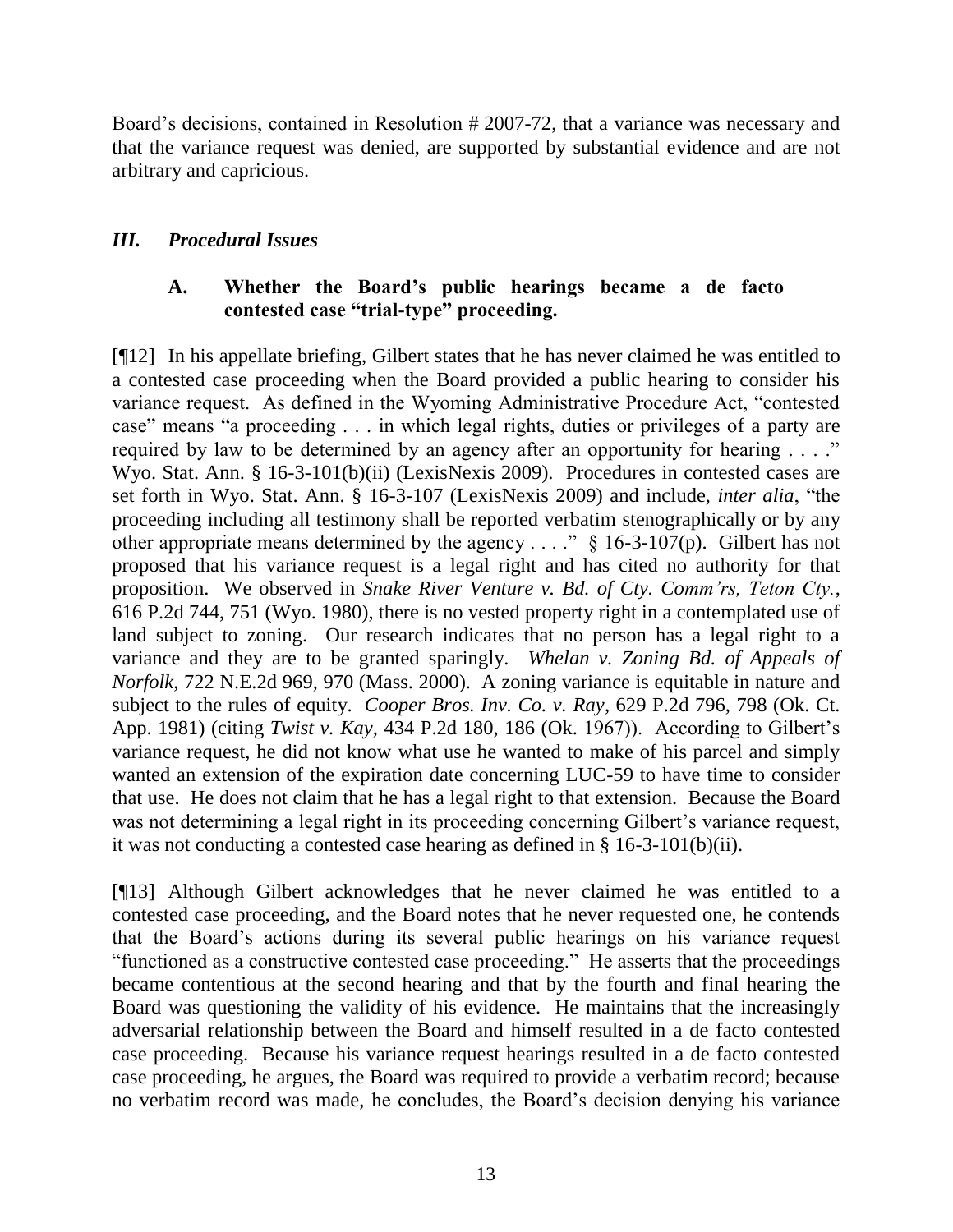request must be reversed. Gilbert correctly observes that this Court has not addressed the issue of de facto contested case proceedings.

[¶14] In his effort to persuade this Court to recognize this de facto contested case concept, he offers an Oregon court of appeals decision and decisions from the Supreme Court of Hawaii. In *Anderson v. Bd. of Medical Examiners,* 770 P.2d 947 (Or. Ct. App. 1989), the court reviewed an order of the medical examiners board revoking Anderson"s license to practice medicine. *Id.* at 948. The board's order was based on Anderson's refusal to comply with a subpoena to attend an informal interview with the board; such refusal was grounds for revocation under Oregon statutory law. *Id.* Challenging this board"s order, Anderson reasoned that the board had conducted a previous informal interview with her concerning the complaints about her practice methodologies; that the board"s approach had become adversarial and had assumed the character of a contested case; and that the proceedings were on the verge of becoming disciplinary. *Id.* Under Oregon statutory law, disciplinary proceedings involving license suspension or revocation require contested case procedures. *Id.* at n.1. Rejecting Anderson's de facto contested case concept, the court explained that, because the investigatory informal interview never occurred, it could not conclude that the interview would have turned out to be a disciplinary proceeding requiring contested case procedures to protect Anderson"s license to practice medicine. *Id.* at 949. The court observed that had the nature of the informal interview turned out to be a disciplinary proceeding with the board conducting a de facto contested case and issuing a reviewable disciplinary order, Anderson could have obtained redress by assigning error to the interview proceeding. *Id.* Gilbert states, without adequate explanation, that his situation is quite similar to Anderson's. We fail to see the similarity. Gilbert was requesting a variance as to which he had no vested property right; Anderson had a vested property right in her medical license which could be adversely affected by the medical examiners board's disciplinary action only after a statutorily required disciplinary proceeding to which contested case procedures attached. *Anderson* is not authority for the broad proposition that a board"s public hearings on a variance request, as to which there is no vested right, mutates into a de facto contested case proceeding when matters become contentious and adversarial with the board questioning the validity of the evidence offered by the party requesting a variance.

[¶15] Gilbert next briefly points to *In re Application of Hawaiian Electric Company, Inc.*, 535 P.2d 1102, 1105 (Haw. 1975), claiming the Supreme Court of Hawaii held that "a public hearing, conducted pursuant to public notice, is a "contested case" within the meaning of HRS § 91-14" (which statute, Gilbert states, sets forth judicial review of contested cases). Actually, *Hawaiian Electric* did not so hold, but a case cited in that opinion did, *see East Diamond Head Ass'n v. Zoning Board*, 479 P.2d 796, 799 (Haw. 1971) (without explanation, the court stated "[t]hat the public hearing was not a "contested case" is without merit"). In *East Diamond Head*, the central issue was whether owners of land adjoining a parcel that had been issued a zoning variance to allow its use as a movie production location had standing to seek judicial review of the issuance of the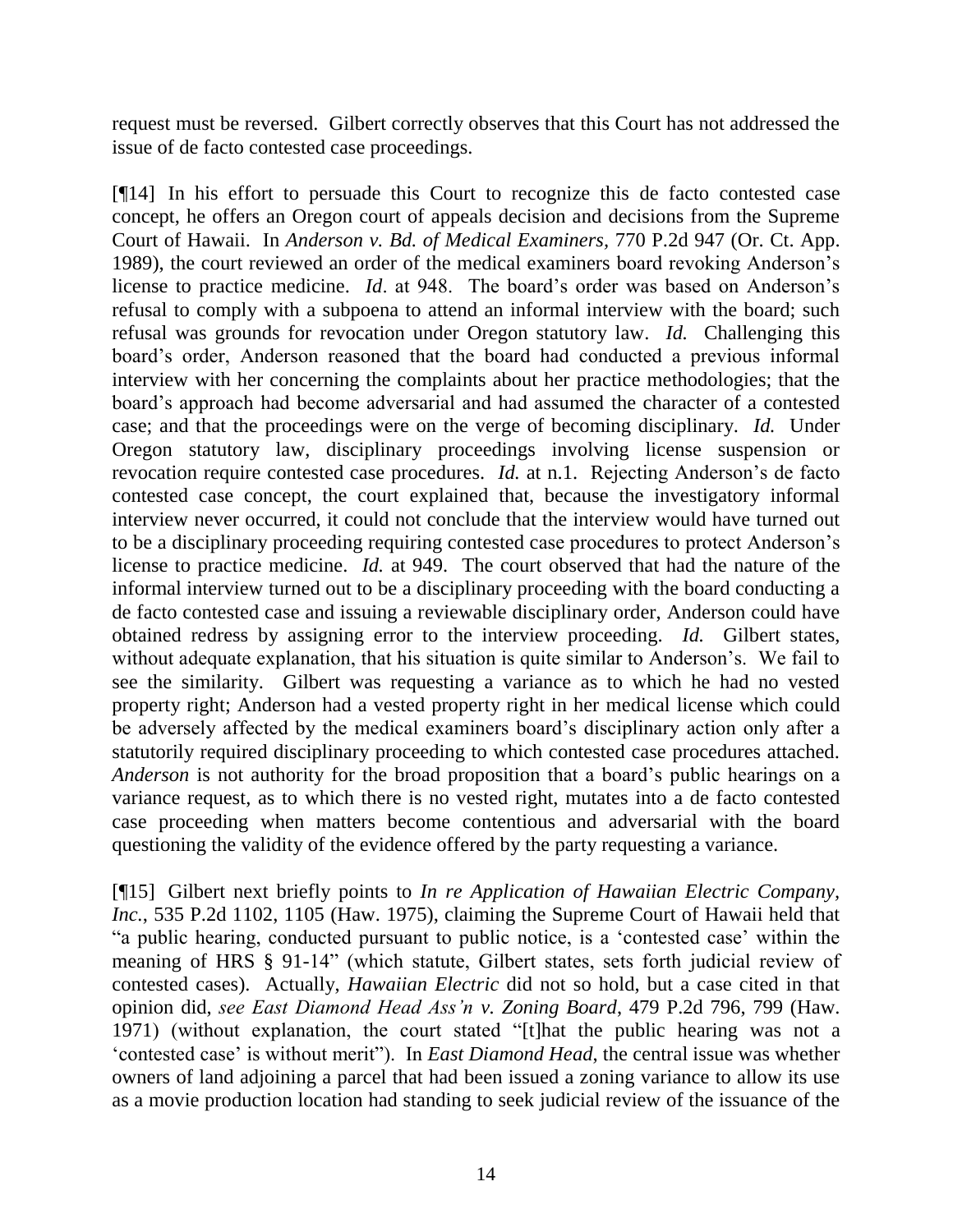variance following a public hearing in which the adjoining owners had participated but had not intervened. *Id.* at 797-98. The court held they were "persons aggrieved" by the zoning variance and, therefore, had standing to seek judicial review. *Id.* at 798. The concept of a de facto contested case is nowhere to be found in the court's opinion. Briefly returning to *Hawaiian Electric*, we note that it too is a standing case and not one involving a de facto contested case concept. Hawaiian Electric filed an application for a rate increase with the public utilities commission. The commission, after giving due notice, held contested case hearings on that application. 535 P.2d at 1104. A nonprofit corporation that used the utility"s services and was concerned with environmental preservation and protection as well as an individual who subscribed to the utility"s services sought but were denied intervention; however, they were granted participation status. *Id.* In that capacity, they submitted proposed cross-examination questions for adverse witnesses, presented limited testimony, discussed the case with commission staff members, and submitted proposed findings of fact and conclusions of law. *Id.* After the commission made its decision in favor of the utility"s rate increase and the commission staff did not file an appeal, the nonprofit corporation and the individual subscriber claimed standing to seek judicial review of the commission decision. *Id.* The court held they were aggrieved by the commission"s action and granted them standing to appeal. *Id.* at 1105-06. *Hawaiian Electric* does not support Gilbert"s position.

[¶16] The final case that Gilbert relies on for the de facto contested case concept is *Pele Defense Fund v. Puna Geothermal Venture*, 881 P.2d 1210 (Haw. 1994). Without providing the factual and legal context of that case, Gilbert states the court there addressed the issue of public hearings becoming contested cases when they were adversarial in nature. Gilbert's statement suggests that the court approved the concept of a de facto contested case when a public hearing becomes adversarial in nature. Our review of the factual and legal context of that case causes us to conclude that such a suggestion is incorrect. Nowhere in the opinion in that case does the court mention, let alone discuss, the de facto concept. Puna Geothermal Venture (PGV) applied to the Department of Health (DOH) for two authority-to-construct permits for a well field containing fourteen wells and a power plant. *Id*. at 1212. Under state law, DOH had discretionary authority to hold public hearings on PGV"s application; however, several individuals requested contested case hearings and testified before DOH determined to grant or deny that request. *Id.* After the attorney general"s office informed DOH that there was no legal mandate to grant a contested case hearing, DOH denied the request and later granted PGV"s application for the two permits. *Id.* Pele Defense Fund (PDF) appealed DOH"s decision to grant PGV"s permits in circuit court. That court denied PGV"s motion to dismiss the appeal. *Id.* at 1212-13. PGV appealed to the supreme court for a determination whether the circuit court had subject matter jurisdiction to entertain PDF"s appeal of DOH"s decision granting PGV"s permits. *Id.* at 1213. The supreme court found the dispositive issue to be whether PGV's interest in obtaining an authority-to-construct permit constituted a property interest such that DOH"s hearing was a contested case under applicable state law. *Id.* at 1214. The court agreed with PGV"s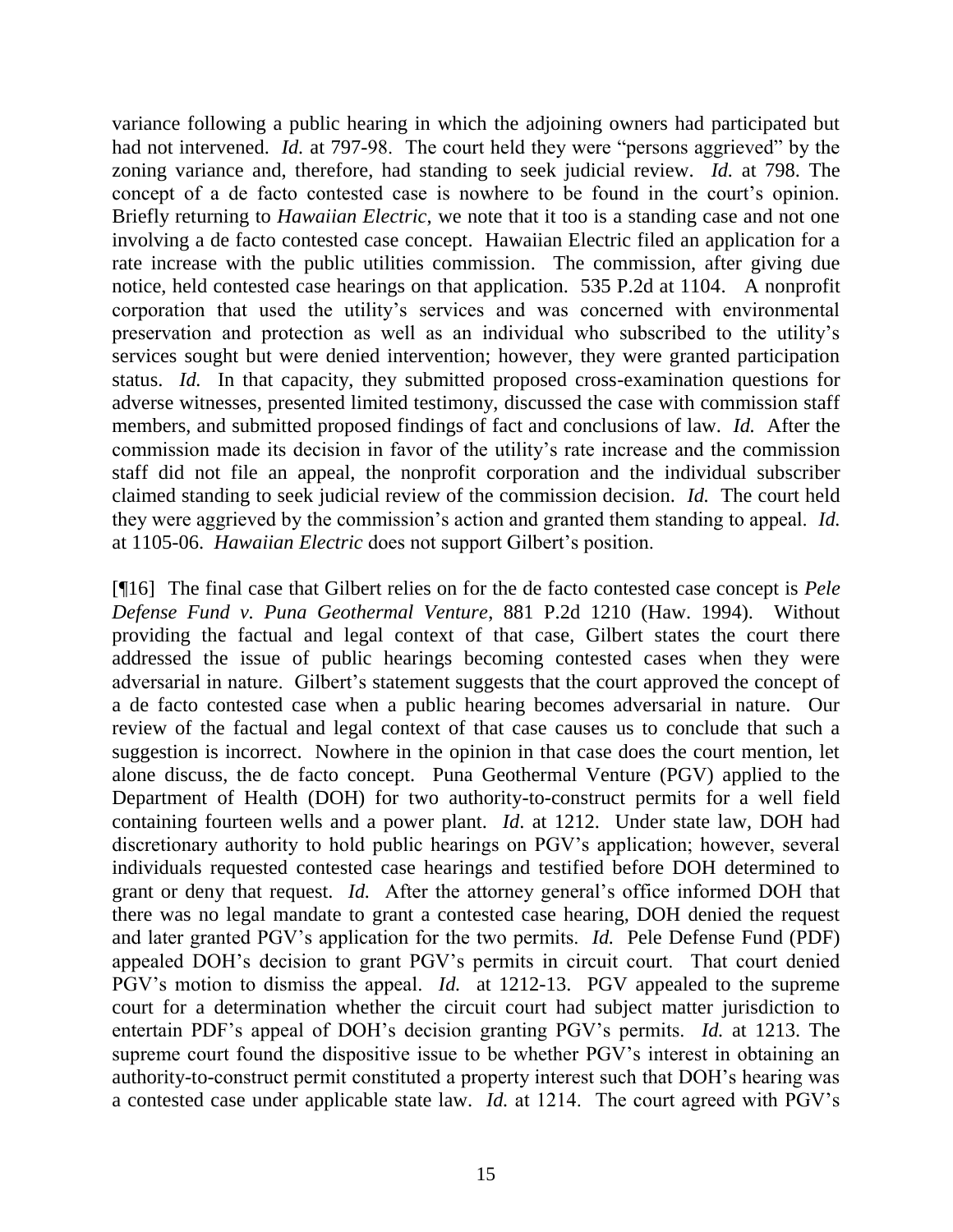assertion that a contested case is required when the agency denies PGV"s proposed property use; and the court noted that, as a matter of constitutional due process, an agency hearing is also required where the issuance of a permit implicating an applicant's property rights adversely affects the constitutionally protected rights of other interested persons who have followed the agency"s rules governing participation in contested cases. *Id.* Because DOH's public hearings involved PGV's effort to have its legal rights of land in which it held an interest declared over the objections of other landowners in the area, the court found those public hearings were contested cases. *Id.* The court next considered whether those individuals who had requested contested case hearings had followed DOH"s rules in that regard. *Id.* at 1215. Finding they had, the court held the circuit court properly exercised jurisdiction in the case. *Id.* The court then turned to consider whether some of those individuals had shown they had standing to request review of DOH"s decision. *Id.* The court found that several of the individuals who claimed PGV"s proposed activities would cause potential harm of diminished property values, deterioration of air quality, odor nuisance, and possible physical injury had clearly demonstrated sufficient threatened injury in fact to establish standing. *Id*. at 1216. The final element of the court's analysis was whether those individuals were involved in or participated in a contested case. *Id.* The court concluded that certain individuals had contested before DOH whether PGV"s permits should be issued and thereby had satisfied the requirement of adversary participation. *Id.* at 1217. Thus, those individuals who had demonstrated sufficient participation and potential injury were entitled to seek judicial review of DOH"s decision. *Id*. at 1218. In light of our review of *Pele Defense Fund*, we fail to see that it supports Gilbert's assertion of a de facto contested case concept. We decline to recognize that concept in this case.

## **B. Whether a sufficient administrative record exists for purposes of judicial review.**

[¶17] As provided in W.R.A.P. 12.07(b), the record in a non-contested agency case, such as this one, "shall consist of the appropriate agency documents reflecting the agency action and its basis." In an appeal of agency action, "the filing of the record . . . in the supreme court shall be as in civil cases pursuant to [W.R.A.P.] 1.01, 3, 7, and 8." W.R.A.P. 12.11 (b). Gilbert's designation reads as follows:

### **APPELLANT'S DESIGNATION OF RECORD**

COMES NOW Appellant Bruce Gilbert, by and through his counsel, Bonner Stinson, P.C., and hereby files and submits his Designation of Record pursuant to W.R.A.P. § 3.05(b), as follows in the case of Bruce Gilbert v. Board of County Commissioners of Park County; Supreme Court No. S-08-0202.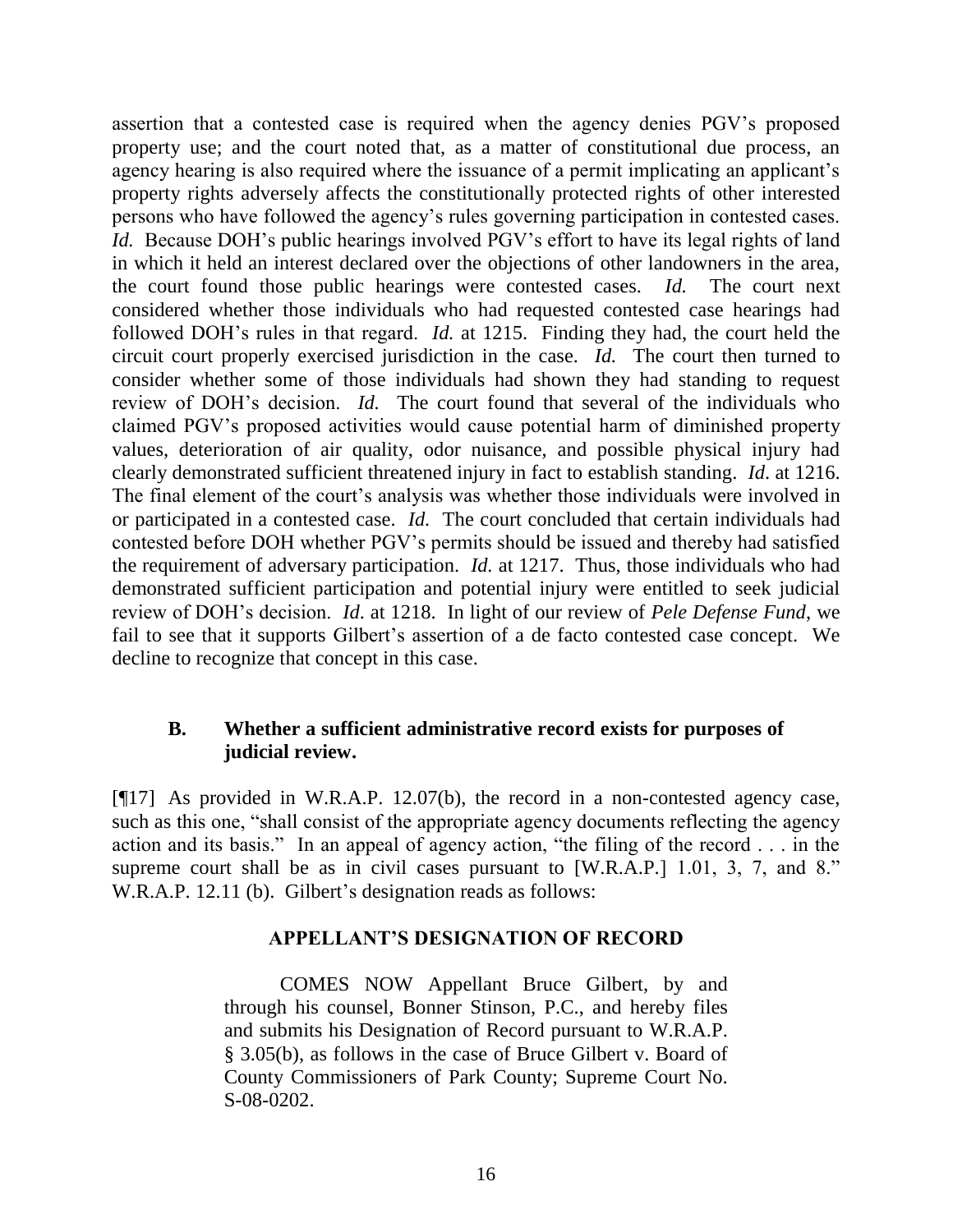## **ITEM NO/PAGES**

| Resolution No. 2006-5                                                  | $1 - 3$ |
|------------------------------------------------------------------------|---------|
| <b>Staff Report to the Park County Planning</b><br>& Zoning Commission | 21      |
| Email from Bo Bowman to Don Walter                                     | 19      |
| Park County Planning & Zoning Memorandum,<br>November 9, 2005          | 31, 32  |
| Notice of Public Hearing                                               | 33      |
| Affidavit of William Spuhl                                             | 44, 45  |
| Audiocassette Tape, November 15, 2005                                  | 49,50   |
| Audiocassette Tape, December 6, 2005                                   | 51, 54  |
| Audiocassette Tape, January 10, 2006                                   | 55      |
| December 6, 2005 County Commissioner Minutes                           | 53, 62  |
| January 3, 2006 County Commissioner Minutes                            | 71      |
| January 10, 2006 County Commissioner Minutes                           | 76      |
| Park County BOCC Minutes, 10/09/07                                     | 80      |
| Audio Recording, BCC Meeting, 10/09/07                                 | 83      |
| Resolution 2007-72                                                     | 84-87   |

In Gilbert's supplemental designation, he repeats some of the above designations and adds the following:

> Because review of an agency decision is "whole record review" (W.S.  $\S$  16-3-114(c)), Gilbert submits that the Court should review the entire record. The following designation pertains to the Administrative Record, pursuant to the Second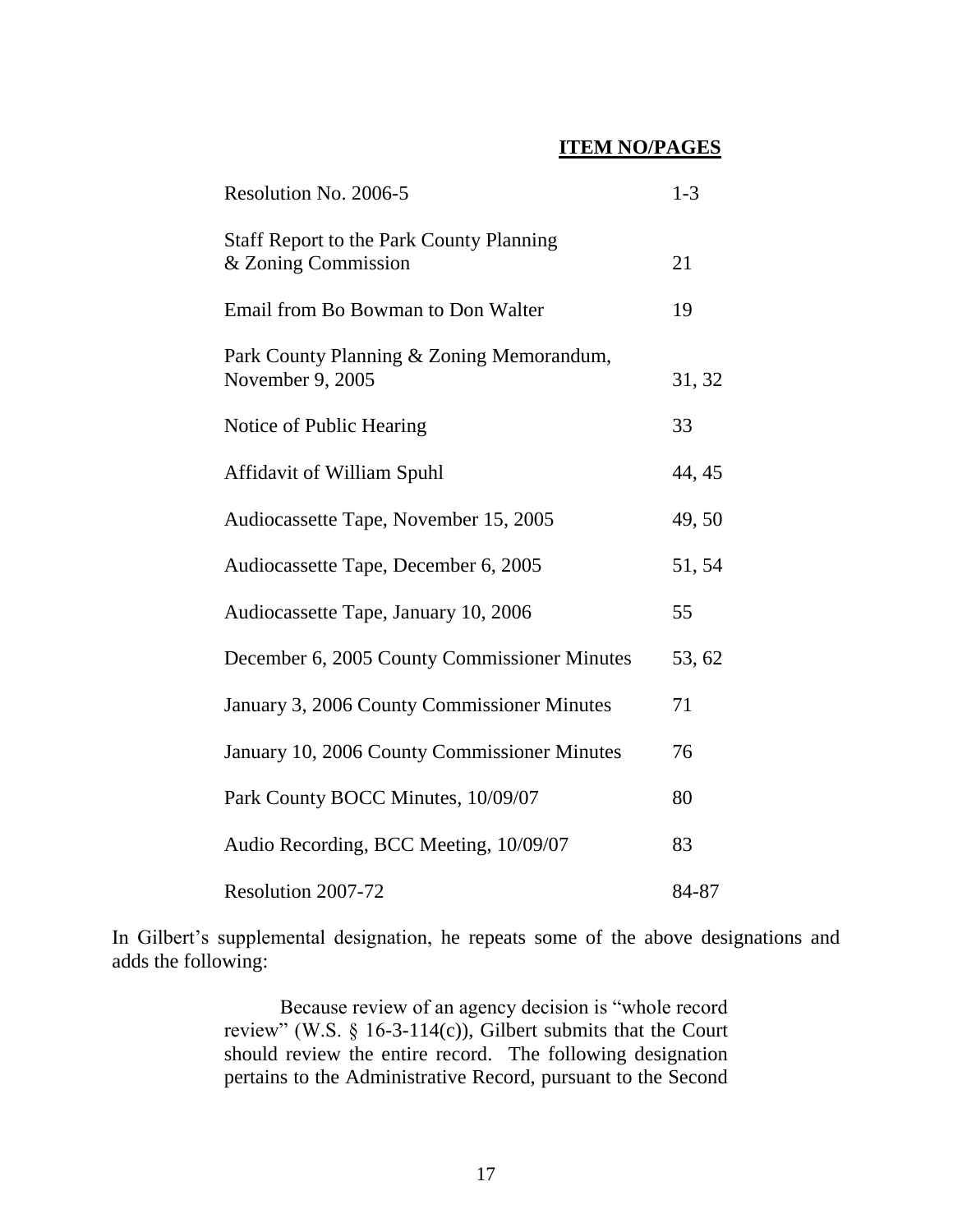Supplemental Index. Specifically, Gilbert cites to the following:

# **ITEM NO/PAGES**

| Letter from Attorney Scott to BOCC  | 39-40 |
|-------------------------------------|-------|
| Audiocassette Tape, January 3, 2006 |       |

The following designation pertains to the District Court Clerk Record.

|                                                                                                                      | <b>ITEM NO/PAGES</b> |
|----------------------------------------------------------------------------------------------------------------------|----------------------|
| Brief of Petitioner, Bruce Gilbert                                                                                   | 0020-0039            |
| Motion to Supplement the Record                                                                                      | 0040-0041            |
| Order Allowing Supplementation of the Record<br>and Allowing Supplementation of Petitioner's<br><b>Opening Brief</b> | $0042 - 0043$        |
| Supplemental Brief of Petitioner,<br><b>Bruce Gilbert</b>                                                            | 0046-0056            |
| Supplemental Brief of Respondent                                                                                     | 0119-0149            |

In addition, the Park County Clerk transmitted the following items listed on her several indices and they are in this record:

| <b>DATE</b> | <b>PAGE</b>    | TО                 | <b>FROM</b>                 | <b>SUBJECT</b>                    |
|-------------|----------------|--------------------|-----------------------------|-----------------------------------|
| 01/17/06    | $1 - 3$        |                    |                             | <b>RESOLUTION 2006-05</b>         |
| 07/18/05    | $\overline{4}$ |                    |                             | Application fee – Receipt #5548   |
| 08/04/05    | $5-6$          | Bo Bowman,         | <b>Bruce Gilbert</b>        | Request to keep zoning as is with |
|             |                | Planning           |                             | application fee for variance to   |
|             |                | Coordinator        |                             | extend LUC-59                     |
| 08/09/05    | $7-10$         |                    |                             | Proof of ownership: Warranty      |
|             |                |                    |                             | Deed 2005-319                     |
|             | $11 - 12$      |                    |                             | <b>Location Maps</b>              |
| 08/29/05    | 13             | Meeteetse Advisory | Bo Bowman,                  | Information about variance        |
|             |                | Board              | <b>Planning Coordinator</b> |                                   |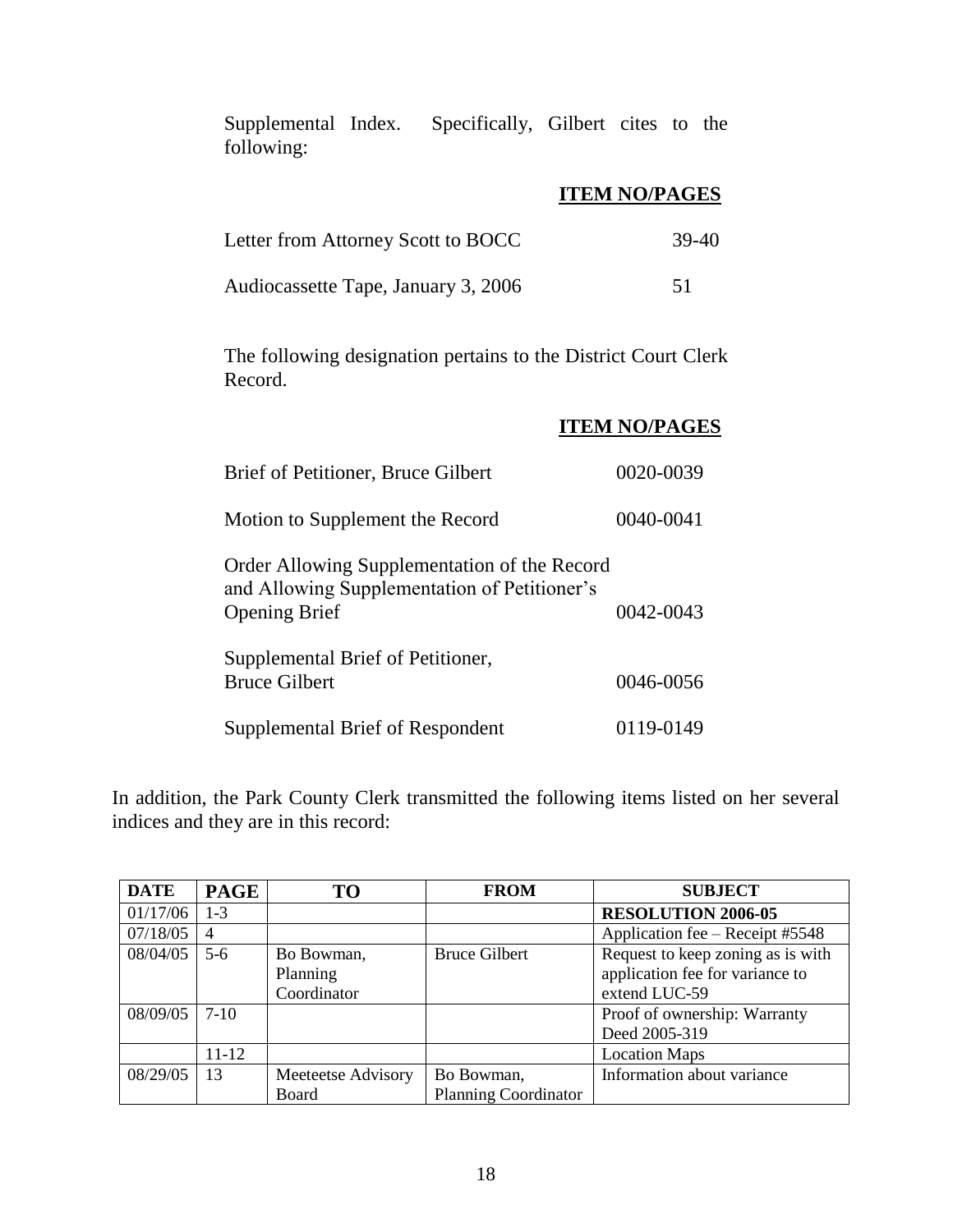| 08/29/05 | 14        | <b>Bruce Gilbert</b>                  | Bo Bowman,<br><b>Planning Coordinator</b>         | Response to Variance request                                                                                 |
|----------|-----------|---------------------------------------|---------------------------------------------------|--------------------------------------------------------------------------------------------------------------|
| 08/30/05 | 15        |                                       |                                                   | Certified mailing list to neighbors<br>for P & Z Variance Request<br>Public Hearing on September 27,<br>2005 |
| 09/03/05 | 16        | Bo Bowman,<br>Planning<br>Coordinator | Don & Julie Walter                                | Opposition to extending the<br>current zoning designation                                                    |
| 09/09/05 | 17        |                                       |                                                   | Notice of P & Z Public Hearing<br>Postponement                                                               |
| 09/12/05 | 18        | Bo Bowman,<br>Planning<br>Coordinator | Don Wolfe                                         | Opposition to extending the<br>current zoning designation                                                    |
|          | 19        | Don Wolfe                             | Bo Bowman,<br><b>Planning Coordinator</b>         | Response to email of 09/03/05                                                                                |
| 09/13/05 | 20        |                                       |                                                   | Notice of P & Z Public Hearing<br>for September 27, 2005                                                     |
|          | $21 - 25$ |                                       | Bo Bowman,<br><b>Planning Coordinator</b>         | Staff Report for October 18, 2005<br>P & Z Meeting                                                           |
|          | 26        |                                       |                                                   | Park County Land Use<br><b>Classification: LIM</b>                                                           |
| 10/25/05 | 27        |                                       |                                                   | Certified mailing list to neighbors<br>for BCC Variance Request Public<br>Hearing on November 15, 2005       |
| 11/02/05 | 28        | <b>Bruce Gilbert</b>                  | Bo Bowman,<br><b>Planning Coordinator</b>         | Scheduling information                                                                                       |
| 11/02/05 | 29        | Bo Bowman,<br>Planning<br>Coordinator | Leon & Pauline<br>Placzkowski                     | Opposition to allow extension<br>date of LUC-59                                                              |
| 11/08/05 | 30        | Bo Bowman,<br>Planning<br>Coordinator | Mike May, Chairman<br>Meeteetse Advisory<br>Board | Request for meeting                                                                                          |
| 11/09/05 | 31-32     | <b>BCC</b>                            | Bo Bowman,<br><b>Planning Coordinator</b>         | Memo: Information on variance                                                                                |
|          | 33        |                                       |                                                   | Notice of BCC Public Hearing for<br>November 15, 2005                                                        |
| 11/15/05 | 34        |                                       |                                                   | P & Z Resolution #2005-54                                                                                    |
| 11/17/05 | 35-36     | Bo Bowman,<br>Planning<br>Coordinator | <b>Bobby Joe Long</b>                             | Concerns to be presented to BCC                                                                              |
| 11/17/05 | 37-38     | Bo Bowman,<br>Planning<br>Coordinator | <b>Bobby Joe Long</b>                             | Additional concerns to be<br>presented to BCC                                                                |
| 11/21/05 | 39-40     | <b>BCC</b>                            | Dawn Scott, Bonner<br>Stinson, P.C.               | Legal issues                                                                                                 |
| 11/28/05 | 41        | <b>BCC</b>                            | Bo Bowman,<br>Planning Coordinator                | Memo: Information on variance                                                                                |
| 12/08/05 | 42        |                                       |                                                   | Mailing to neighbors for<br>Reopened PH January 3, 2006 by                                                   |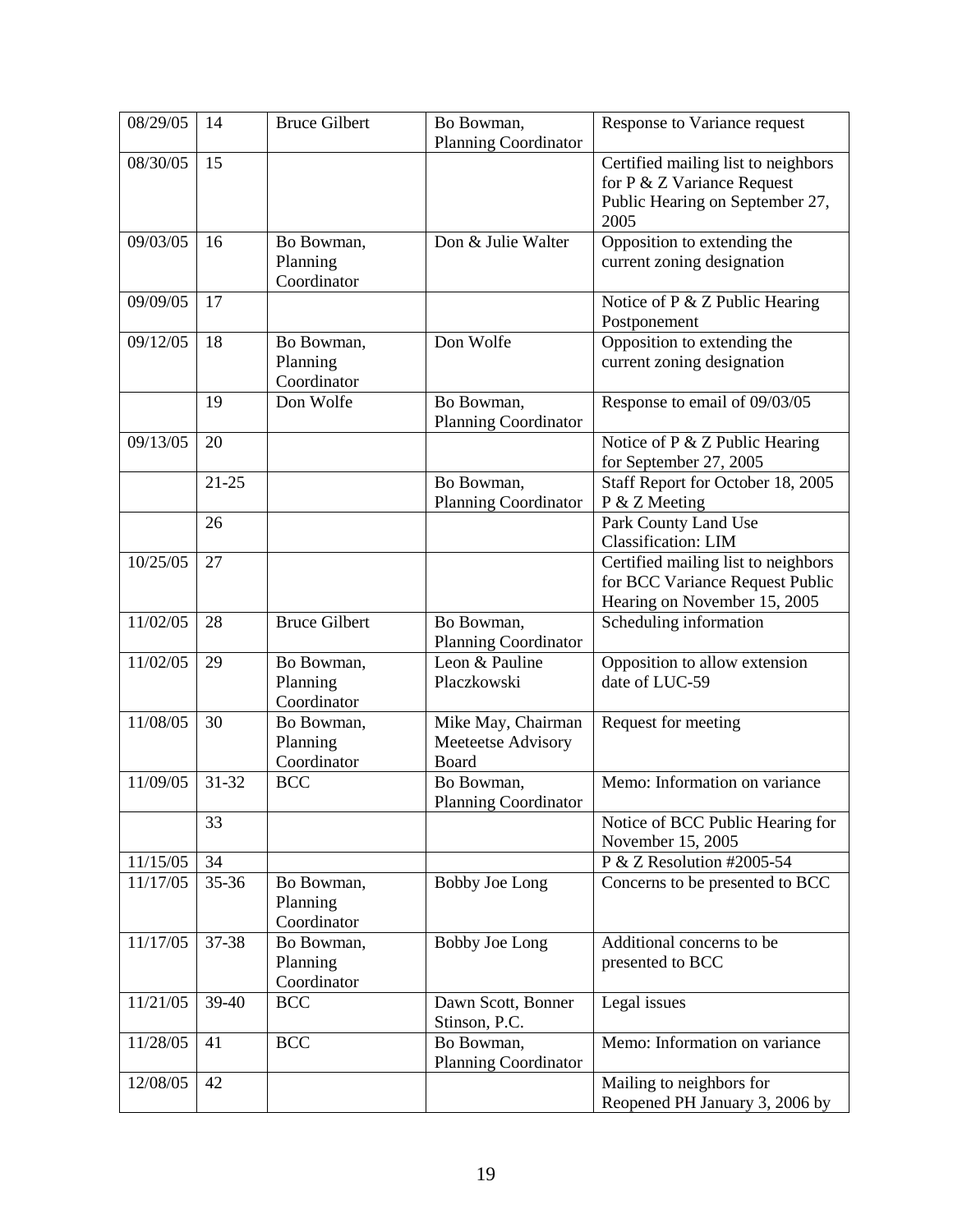|          |           |             |                    | regular mail                 |
|----------|-----------|-------------|--------------------|------------------------------|
| 12/27/05 | $43 - 45$ | <b>BCC</b>  | Dawn Scott, Bonner | Affidavit of William Spuhl   |
|          |           |             | Stinson, P.C.      |                              |
| 12/30/05 | 46        | Bo Bowman,  | Don & Julie Walter | Request to deny extension of |
|          |           | Planning    |                    | $LUC-59$                     |
|          |           | Coordinator |                    |                              |
|          | 47        |             |                    | Copy of ATF license for Bill |
|          |           |             |                    | Spuhl                        |
|          | 48        |             |                    | Notice of Reopening Public   |
|          |           |             |                    | Hearing for January 3, 2005  |
|          | 49        |             |                    | TAPE <sub>1</sub>            |
|          | 50        |             |                    | TAPE <sub>2</sub>            |
|          | 51        |             |                    | TAPE <sub>3</sub>            |
|          | 52        |             |                    | Tape 4                       |
|          | 53        |             |                    | Tape 5                       |
|          | 54        |             |                    | Tape 6                       |
|          | 55        |             |                    | Tape 7                       |
| 12/06/05 | 56-66     |             |                    | BCC minutes, 12/06/05        |
| 01/03/06 | 67-75     |             |                    | BCC minutes, 1/03/06         |
| 01/10/06 | 76-79     |             |                    | BCC minutes, 1/10/06         |
| 10/09/07 | 80-82     |             |                    | BCC minutes, 10/09/07        |
|          | 83        |             |                    | Audio recording, BCC meeting |
|          |           |             |                    | 10/09/07                     |
| 10/16/07 | 84-87     |             |                    | BCC Resolution 2007-72;      |
|          |           |             |                    | redeliberations              |

[¶18] Gilbert complains in his appellate briefing that the record before us is incomplete and insufficient for purposes of our review. In particular, he points to one of the three audio cassette tapes, concerning the proceedings on January 3, 2006, and notes that it contains only part of that proceeding, the rest of the tape having been taped over by other board proceedings unrelated to him. He also notes that no audio cassette tapes were submitted for the December 6, 2005, meeting and the January 10, 2006, meeting at which the Board announced its decision. He also criticizes the Board"s minutes as being inaccurate in some respects and not informative. He argues that such an insufficient record hampers any assessment of the reasonableness of the Board"s action. We note that if an appellant is concerned that no report of the evidence or proceedings at a hearing was made, or if a transcript is unavailable, then appellant may prepare a statement of the evidence or proceedings from the best available means including appellant"s recollection. W.R.A.P. 3.03. While Gilbert did not pursue that opportunity, we observe that in his appellate briefing there are several instances in which his counsel inserts his recollection of the discussions of some board members. We also observe that both counsel in their respective briefing have set out their statements of the case and statements of the facts with appropriate references to the record. Having considered Gilbert's concerns and carefully reviewed the designated record, we are satisfied that we have a sufficient record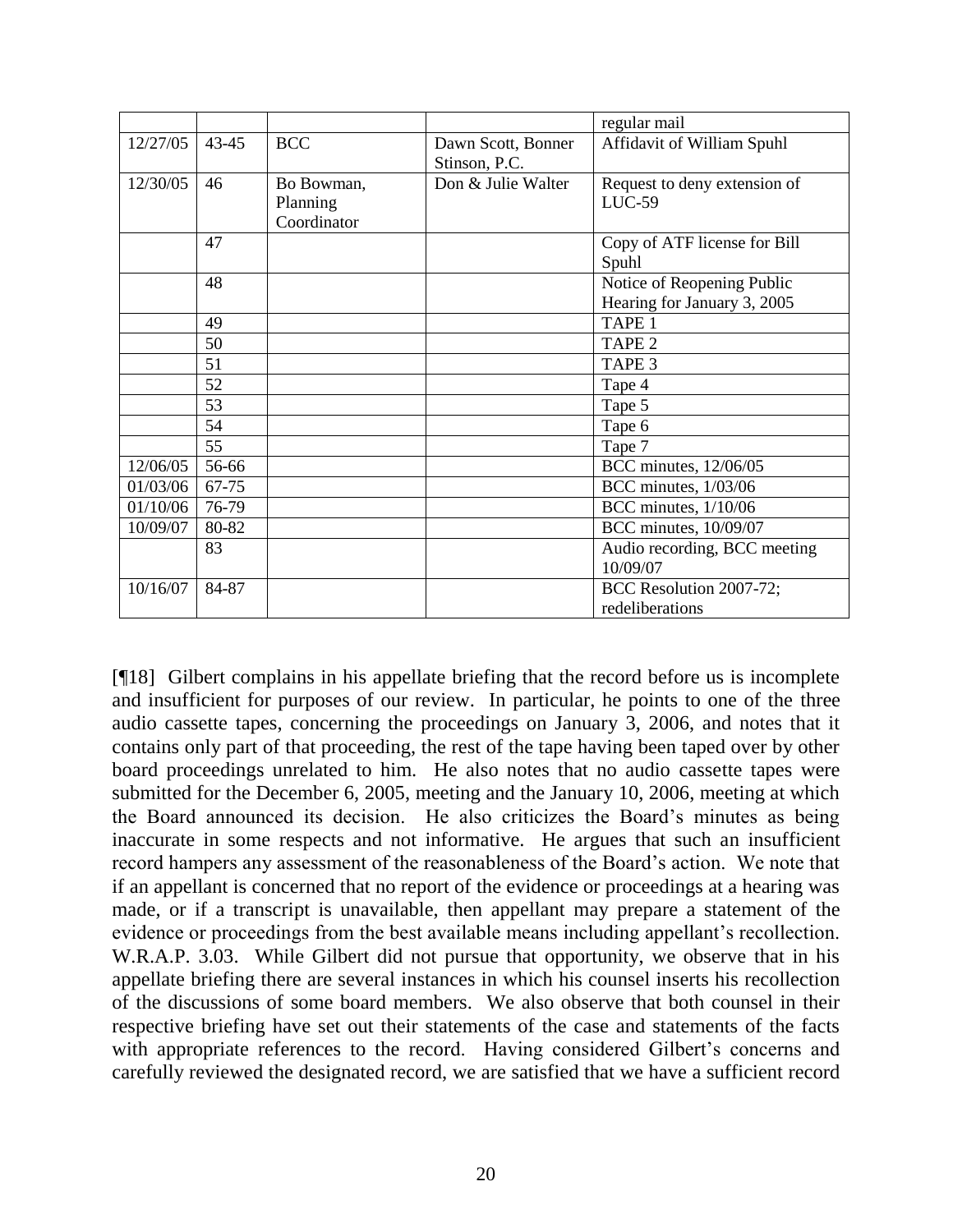consisting of the appropriate Board"s documents relating to the Board"s action and its basis for purposes of our judicial review.

# **C. What is the effect of Gilbert's failure to appeal the Planning Coordinator's decision that Gilbert needed to request a variance.**

[¶19] Gilbert and the Board present argument on whether Gilbert needed to request a variance in the first place. Gilbert maintains that at the first hearing before the Board on November 15, 2001, he indicated that a variance was unnecessary because he and his counsel had realized, shortly before that hearing, that Spuhl"s business activities on the property had been substantially advanced so that the LUC-59 designation was not subject to expiration. Gilbert offered to stop his presentation unless the Board wanted to hear how he could also satisfy the requirements for a variance. The Board's chairperson told Gilbert that the Board did not know where it was going with that, so Gilbert should cover the variance requirements. In response, Gilbert presented evidence and argument on both matters. He asserts that his variance request and presentation was made in the spirit of caution and compliance, but not of necessity. The Board, however, is of the view that whether a variance was required in the first place is essentially irrelevant. It argues that Gilbert requested a variance, paid \$300.00 for that application, and set into motion the procedure that the Board followed at the hearings. The Board claims that the Planning Coordinator's July 2005 letter informing Gilbert that he needed to request a variance in order to extend the expiration of the LUC-59 designation constituted a decision and, therefore, Gilbert should have appealed that decision to the Board as provided in the provisions of the 2000 Zoning Resolution. In response to that claim, Gilbert contends that the July 2005 letter was not a formal decision on whether Spuhl"s business activities on the property had failed to substantially advance the LUC-59 designation.

[¶20] The significance of the parties" argument on this issue is simply whether our judicial review should concern only the Board"s decision that Gilbert failed to satisfy the variance standards or, instead, should also include whether a variance request was necessary at all. From our reading of the Board's decision, Resolution #2007-72, it is clear that both matters were before the Board, and, therefore, our judicial review shall include both matters.

## *IV. Substantive Issues*

**A. Whether the Board's decisions, contained in Resolution # 2007- 72, that a variance was necessary and that Gilbert had failed to show that the variance standards were met, are supported by substantial evidence.**